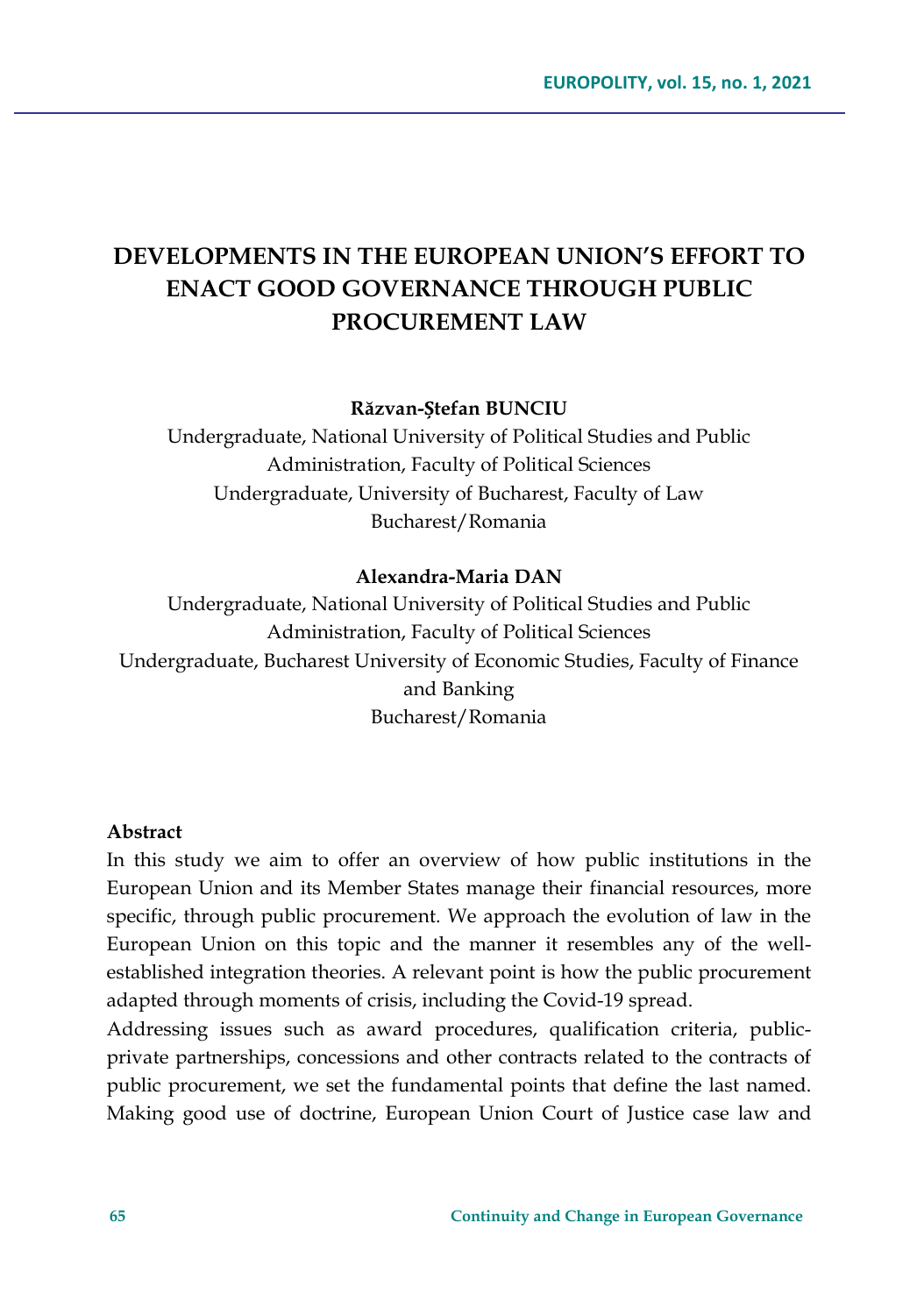legislation, we establish the purpose of public procurement and its vital necessity for a single market.

Moreover, we evaluate which of the EU's institutions weigh more in shaping the image of public contracts, especially regarding the 2014 Directives on public procurement and concessions, and the impact national actors have on applying these rules. Through statistic databases (at international, European and national level) we spot the gaps between the spirit of public procurement law and its efficiency at national level. This way, we approach the problem of systemic corruption through illicit public contracts and its repercussions on public budgets.

#### **Keywords**

European Union Law; good governance; public corruption; public procurement; single market; theories of integration.

## **1. INTRODUCTION**

1.1. The purpose of the paper

This paper aims to briefly review some of the key issues in public procurement. It accounts for a trading volume of 16 percent of the EU GDP as of 2017 (Becker, Niemann and Halsbenning 2019, 6), a considerable advance over the last century, as public contracting accounted for 7 to 10 percent in the last decade of the 20<sup>th</sup> century (Uttley and Hartley 1994, 3). It also represents a central pillar for European integration and enactment of good governance.

In the next subsection, we address some technical issues, outlining the characteristics of public procurement contracts. We intend to define them to prevent the confusion that might occur later by using specific terms.

In the second section, we address the purpose of public procurement law, including the completion of the European single market, as well as the enactment of good governance.

In the third section, we discuss the institutional evolution of public contracts observed through neofunctionalism and historical institutionalism, while the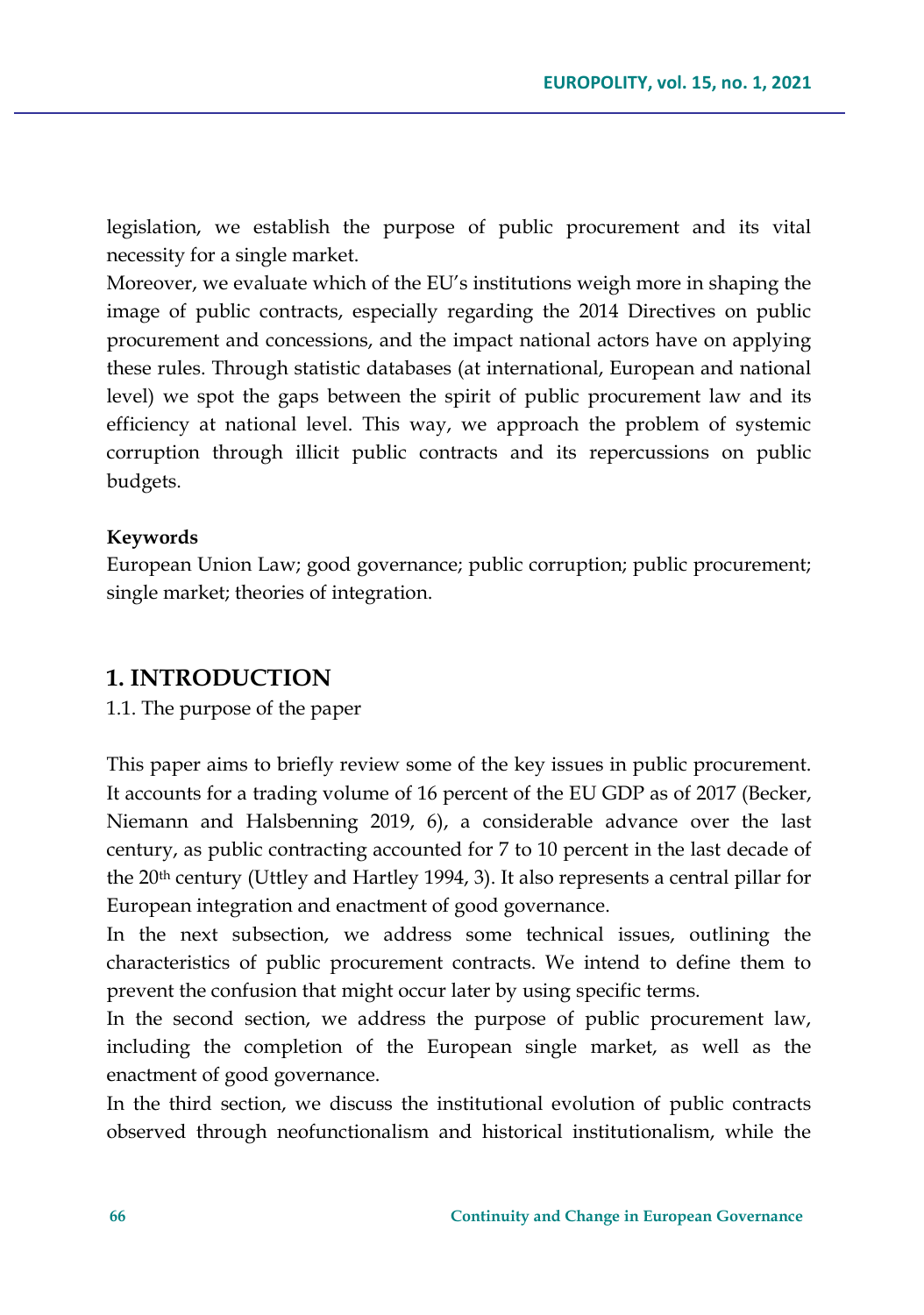fourth section is dedicated to the current economic and social role of public procurement.

Last but not least, we present a case study that captures corruption in European public procurement, involving three states with different levels of success in implementing good practices in this area: Sweden (above-average), Germany (average), Romania (below-average).

1.2. What is a public procurement contract? 1.2.1. *Definition*

Public procurement represents 'the purchase of goods and services by public and private enterprises' (Smith and Lilico 2014, 15). This definition is unfit for the purpose of our paper, owing to the fact that, although any public or private procurement raises issues of management in the EU, our interest lies strictly on public procurement that is regulated by EU law. Also, Rhode (2019, 17) differentiates between procurement and purchase, defining procurement as 'acquisitions within the public sector' and purchase as 'acquisitions within the private sector'. The first has been a crucial topic of discussion for EU law makers for over half a century now.

Public procurement is the process (operation or institution) of providing supplies, services and works in the public sector, and public procurement contracts (Directives simply refer to them as public contracts, a terminology which we will use henceforth) represent the instrument through which the aforementioned process is enacted. Not every contract with the object of obtaining supplies, services or works by a public authority is governed by the provisions of EU public procurement law, but only those that fall within certain thresholds.

The Directive 2014/24/EU defines public contracts as 'contracts for pecuniary interest concluded in writing between one or more economic operators and one or more contracting authorities and having as their object the execution of works, the supply of products or the provision of services' (article 2). From this definition we extract the following characteristics: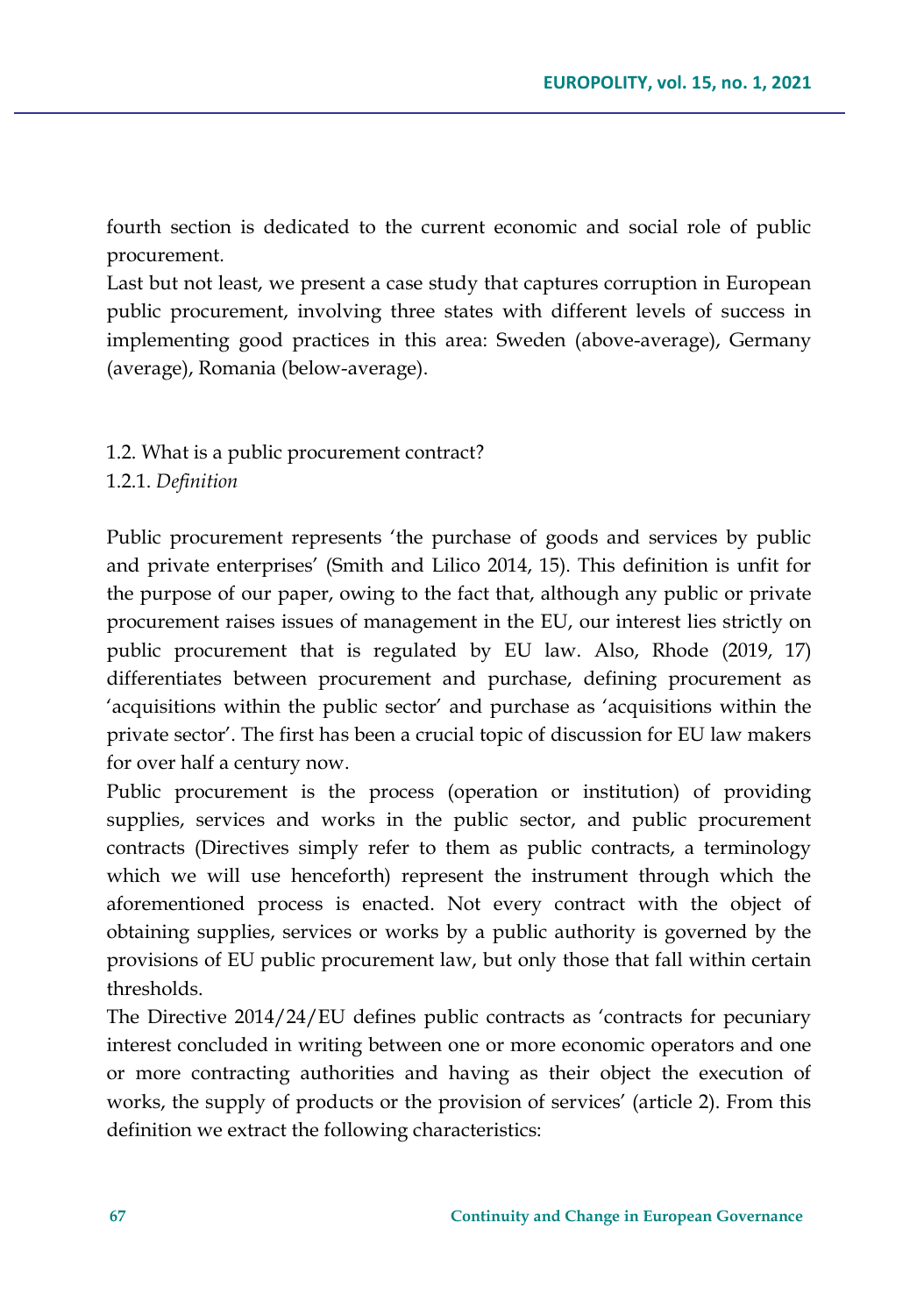- 1. Public contracts are for pecuniary interest.
- 2. The parties to a contract shall be economic operators and contracting authorities.
- 3. The object of a public contract is represented by the execution of works, the supply of products, or the provision of services.
- 4. Public contracts are concluded in writing (after completing the legal formalities in the form of award procedures that condition the validity of the contract).

1.2.2. *Characteristics of public contracts. The pecuniary element, economic operators, contracting authorities, the object of public contracts, the form of public contracts (thresholds, types of tenders and operational risk)*

The term 'pecuniary' can be described as 'of or relating to money' and, in the 2014 Directive, it is related to the term 'onerous', defined as 'done or given for something of equivalent value' (Garner 1999, 1152, 1117), the latter being the appropriate term. In other words, public contracts are onerous contracts, their pecuniary nature derives from the fact that each party seeks an advantage in accordance with its obligations. The qualification of a contract as onerous (or for pecuniary interest) is done by verifying the intention of each party to gain benefits (Nicolae 2018, 320).

The jurisprudence of the European Court of Justice (Tax-Fin-Lex vs. Ministrstvo za notranje zadeve 2020) indicate a case in which an economic operator submitted a tender of 0 EUR to a public call for competition. The contracting authority rejected the tender because it did not comply with the pecuniary nature of public contracts, and the operator addressed to the ECJ. The operator argued that the pecuniary character does not derive exclusively from a price, his advantage would have been the gain of prestige and reputation. The Court stated, firstly, that the contracting authority must not automatically reject a tender in the event that the price offered is 0 EUR. Secondly, the authority is obliged to make a payment (which, although expressible in money, does not always consist of cash, but could be represented by other services) that is certain, liquid and enforceable. In our case, acquiring a better reputation is not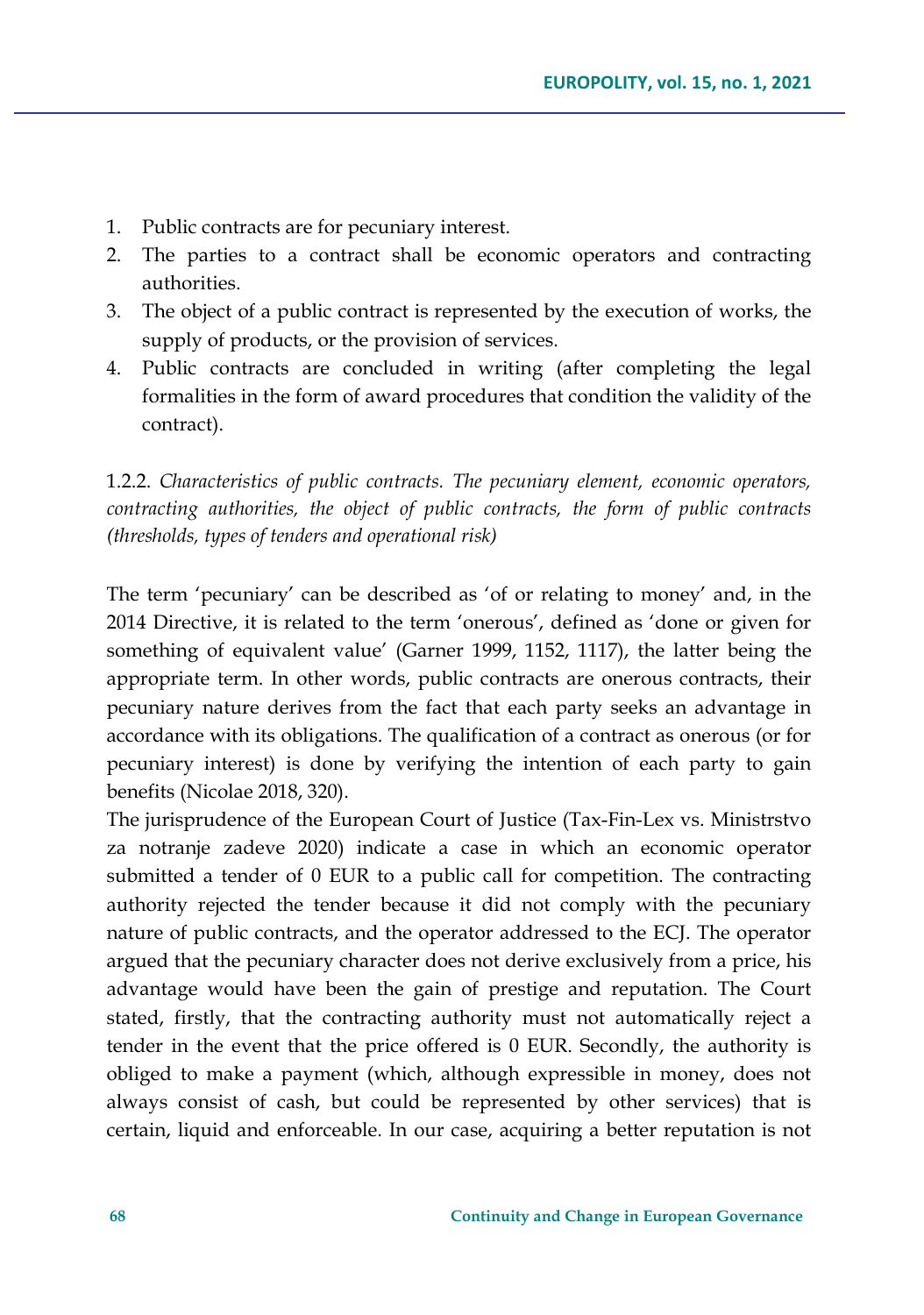an obligation that the authority can assume, so the operator's argument was rejected. Even so, the Court stated that the fundamental characteristic of public contracts is not that they are for monetary interest, but they are onerous contracts: each party aims to obtain an economic advantage, expressible in money, either a sum of actual money or other certain, liquid and enforceable payments, such as services provided by the public authority.

Directive 2014/24/EU defines 'economic operator' as 'any natural or legal person or public entity or groups of such persons and/or entities, including any temporary association of undertakings, which offers the execution of works and/or a work, the supply of products or the provision of services of the market' (article 2), while recital (14) of the same Directive states that 'the notion of economic operator should be interpreted in a broad manner so as to include any persons and/or entities which offer the execution of works, the supply of products or the provision of services on the market, irrespective of the legal form under which they have chosen to operate'.

Therefore, the definition is extensive and includes any entity capable of performing obligations specific to public contracts. In addition to natural persons, profitable legal persons, as well as other entities without legal personality, non-profit organisations can also be economic operators under general conditions, as stated by the ECJ (Consorzio Nazionale Interuniversitario per le Scienze del Mare vs. Regione Marche 2009).

The Directive defines 'contracting authorities' as 'the State, regional or local authorities, bodies governed by public law or associations formed by one or more such authorities or one or more such bodies governed by public law', and includes central government authorities, sub-central government authorities and other bodies governed by public law.

Depending on the obligation assumed by the economic operator, there are public supply contracts, public service contracts, public works contracts, detailed by Directive 2014/24/EU.

Awarding public contracts requires the use of specific procedures. In 2004, EU law enacted rules on open procedure, restricted procedure, negotiated procedure, and competitive dialogue, while the latest Directive in public procurement brings the following additions: a new competitive procedure with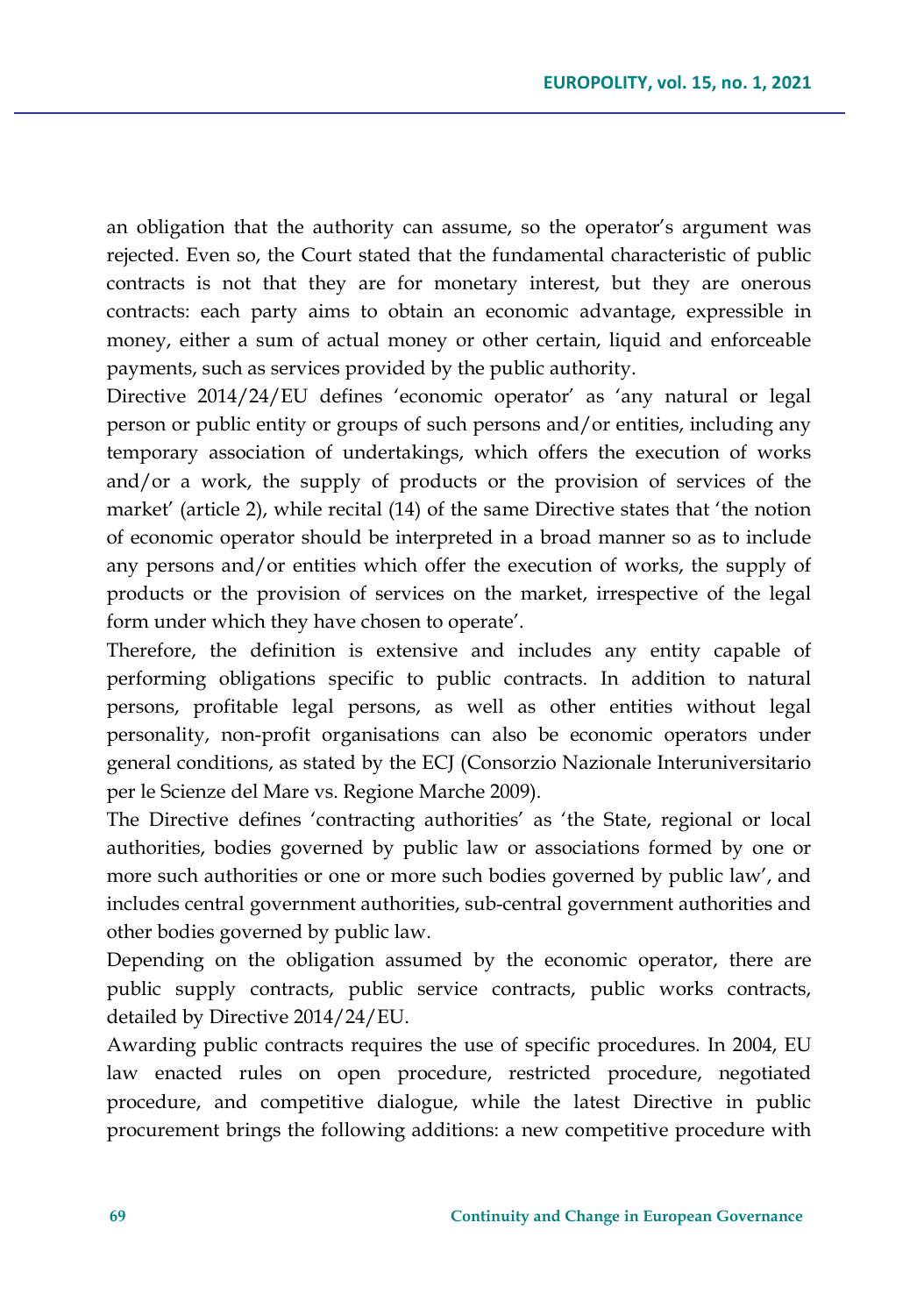negotiation and the innovation partnership (Telles and Butler 2014, 131). Broadly speaking, any award procedure must apply and respect the following EU principles: equal treatment, non-discrimination, transparency (Smith and Lilico 2014, 9). As of today, Maciejewski, Ratcliff and McGourty (2020, 3) mention that EU law covers the following award procedures:

- 1. Open procedure 'any interested economic operator may submit a tender in response to a call for competition' (Article 27 of Directive 2014/24/EU). It is the most common award procedure in the EU, as all but one Member State utilise it in more than half of their public contracts, and almost entirely in small countries (Smith and Lilico 2014, 32).
- 2. Restricted procedure only invited economic operators can submit a tender (Article 28).
- 3. Competitive procedure with negation any economic operator may request to participate in the procedure, but only those selected may submit a tender after the information provided has been evaluated (Article 29).
- 4. Competitive dialogue any economic operator may request to participate in the procedure, but only those selected can participate to a dialogue to evaluate what the market can offer to satisfy the public needs (Article 30).
- 5. Innovation partnership it is similar to competitive dialogue, but it is applicable only in research and development activities (Article 31).
- 6. Negotiation procedure without prior publication in certain cases covered by article 32.

Unless the contract value is below the threshold system (table no. 1), each call for competition must use one of the award procedures. If the value of a contract is below these figures, their award may not use one of the procedures, although it must respect the general principles of the EU law (European Commission 2021a).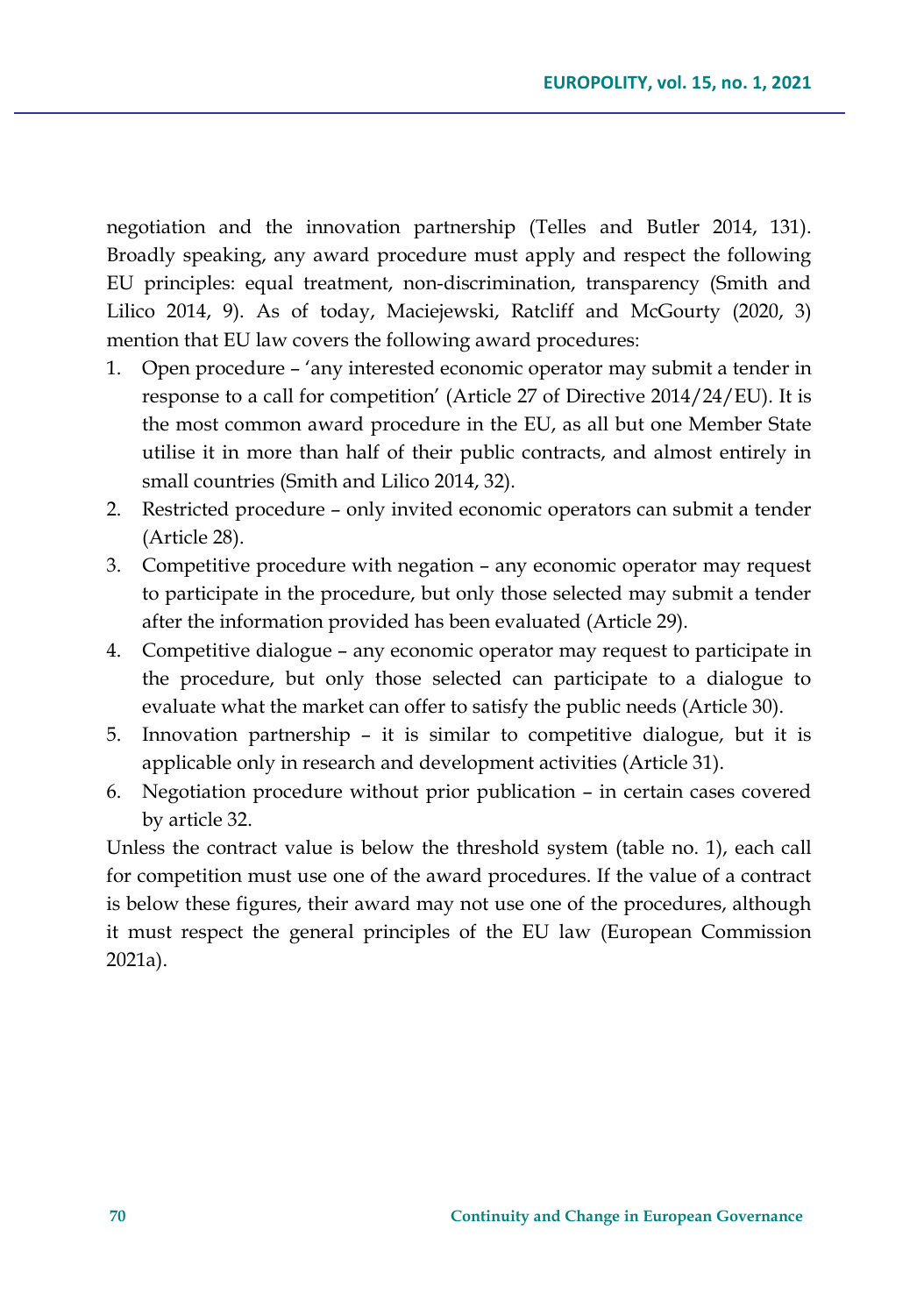|             |           |           | <b>Services</b> |            |          |
|-------------|-----------|-----------|-----------------|------------|----------|
|             | Works     | Supplies  | and<br>Social   | Subsidised | Other    |
|             |           |           | specific        | services   | services |
|             |           |           | services        |            |          |
| Central     |           |           |                 |            |          |
| government  | 5.350.000 | 139.000€  | 750.000€        | 214.000€   | 139.000€ |
| authorities | €         |           |                 |            |          |
| Sub-central |           |           |                 |            |          |
| contracting | 5.350.000 | 214.000 € | 750.000€        | 214.000€   | 214.000€ |
| authorities | €         |           |                 |            |          |

**Table no. 1**. Threshold system for public contracts

*Source: European Commission, 2021a. https://ec.europa.eu/growth/singlemarket/public-procurement/rules-implementation/thresholds\_en*

# **2. PUBLIC PROCUREMENT – CATALYST FOR EUROPEAN ECONOMIC INTEGRATION AND THE ENACTMENT OF GOOD GOVERNANCE**

2.1. Good governance

The state has the mission to fulfil the general needs of the state and to satisfy the public interest through implementing good governance. Public authorities may obtain supplies, works and services necessary to attain their economic, social and political objectives through several means: production of goods, the execution of works and the provision of services using own resources, expropriation for public utility, and public procurement (Rhode 2019, 17), among others, while obliged to respect human rights and to achieve the best outcome from an economic and social point of view.

The economic performance of a state is reflected in the ability of its institutions to be efficient, insofar as they are able to fulfil the citizens' needs. The concept relating to this aspect is good governance, defined as the process whereby public authorities organise their internal affairs, manage resources and ensure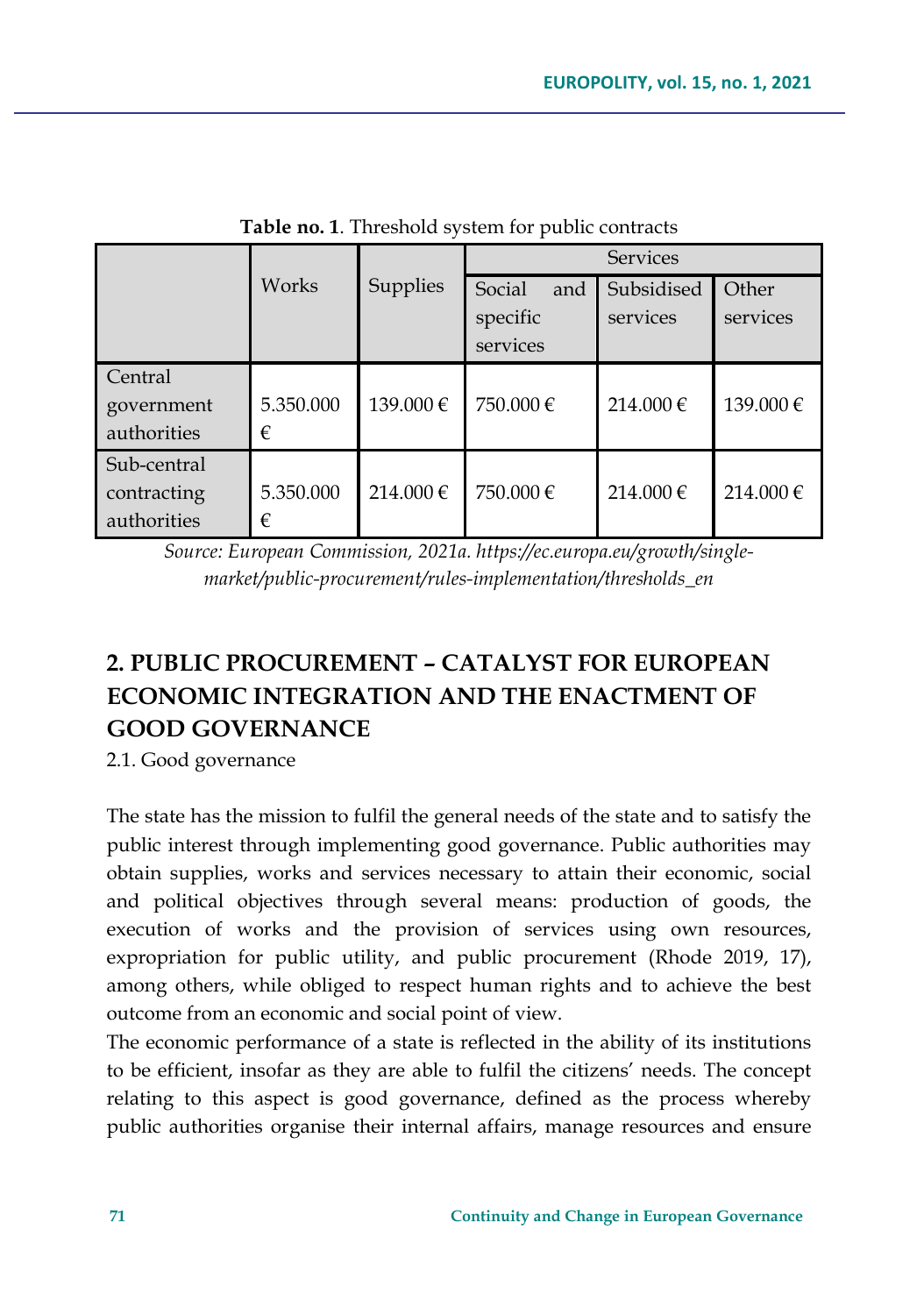human rights by fighting abuse and corruption through the rule of law (UN High Commissioner for Human Rights 2020). Good governance refers to examples of predictable and transparent policy-making in which actors involved in the political process (including civil society) act in accordance with law, in order to procure services in a fair manner, while poor governance is portrayed by examples of unorganised and arbitrary policy-making, unaccountable bureaucracies, biased and unfair legislation, corruption, and human rights violation (Phillips, Caldwel and Callender 2007, 139).

Public procurement is a crucial instrument in the race to secure good governance in the European Union. Likewise, there are several other roles played by rules in this area (most obvious being the economic function), which we will address in detail in the fourth section. Even so, in the EU, the role played by procurement is a complex one, which combines aspects of economy, efficiency, effectiveness, a political and social role, as it is aimed to encourage local and central authorities to accomplish wider policy targets regarding issues such as unemployment, lack of innovation, environmental protection and sustainable production (Meulenbelt 2016, 57). All the above are, more or less, circumscribed to the concept of good governance. Additionally, another vital task for procurement is to play its part in establishing a veritable single market in the EU.

#### 2.2. Driving towards a single market

The EU single market is a 'fundamental idea of the design of European construction, [...] the essence of EU and the main economic reason for its existence' (Cimpoeru 2020, 3). The single market is a level of interstate economic integration situated between a 'customs union' and an 'economic union', that is achieved in different stages (Encyclopaedia Britannica 2018):

1. First stage is the free-trade zone. It involves the abolition of customs duties on trade between states participating in an agreement, although these states may impose customs duties on imports from tertiary states.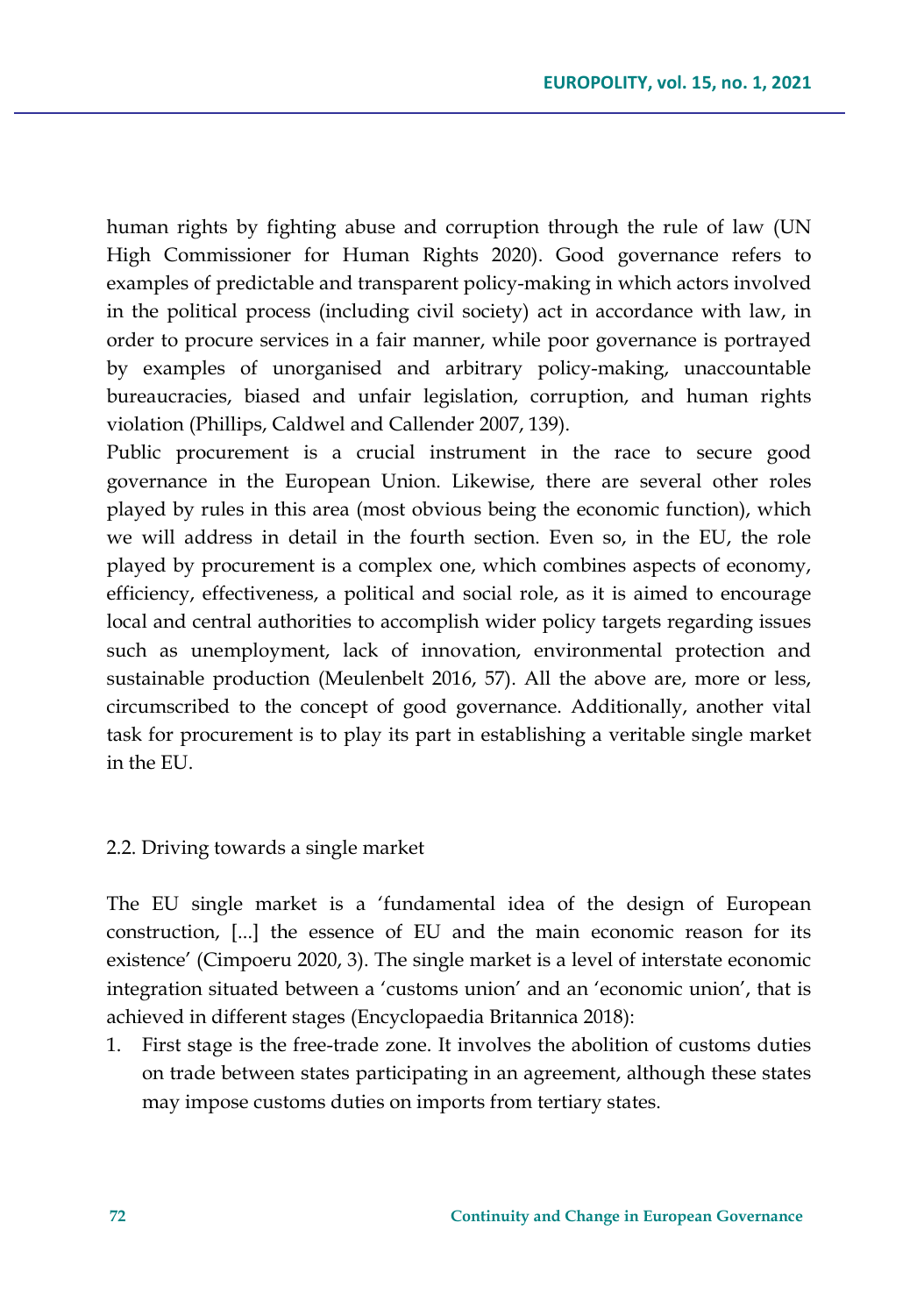- 2. Second stage is the customs union. It implies the abolition of aforementioned customs duties and that Member States (MS) also jointly 'set the level of tariffs to the rest of the world'.
- 3. Third stage is the common/single market. In addition to the customs union, the single market aims to establish free movement of resources such as labour or capital between MS.
- 4. The last stage is the economic union. It requires close coordination of national economic policies of different countries. It implies the existence of a common currency, common monetary policy and common taxation policy, inter alia.

The EU focuses on establishing a single market, as article 26 TFEU sets out the fundamental principles of its completion, outlining the four 'freedoms', free movement of goods, persons, services and capital. There are different methods of completion of the single market: the negative method, EU law prohibits national legal systems from impeding trade between MS, and the positive method, EU law plays an active role in harmonizing rules in MS, especially through Directives (Cimpoeru 2020, 4).

The negative approach has been visible since the Treaty of Rome when tariff barriers were removed between states (the abolition of customs duties). Although they were removed, there were still issues affecting trade between MS known as non-tariff barriers. They are hidden forms of discriminatory protection exercised through administrative means, legislation, by establishing public monopolies, indirect taxation, state aid, and, finally, public procurement, and they are depicted as trade-defence measures that represent 'any government policy that potentially leads to a discriminatory treatment of foreign competitors relative to domestic agents' (Yalcin, Felbermayr and Kinzius 2017, 5).

Recently, there has been an increase in the impact of non-tariff barriers in international trade. Yalcin, Felbermayr and Kinzius (2017, 4) consider that, since the 2008 financial crisis, customs duties have become less frequent, while 61 percent of all protectionist measures worldwide, in 2016, were non-tariff barriers, usually set up by high-income countries. The same authors note that developed countries in Western Europe utilise non-tariff barriers rarely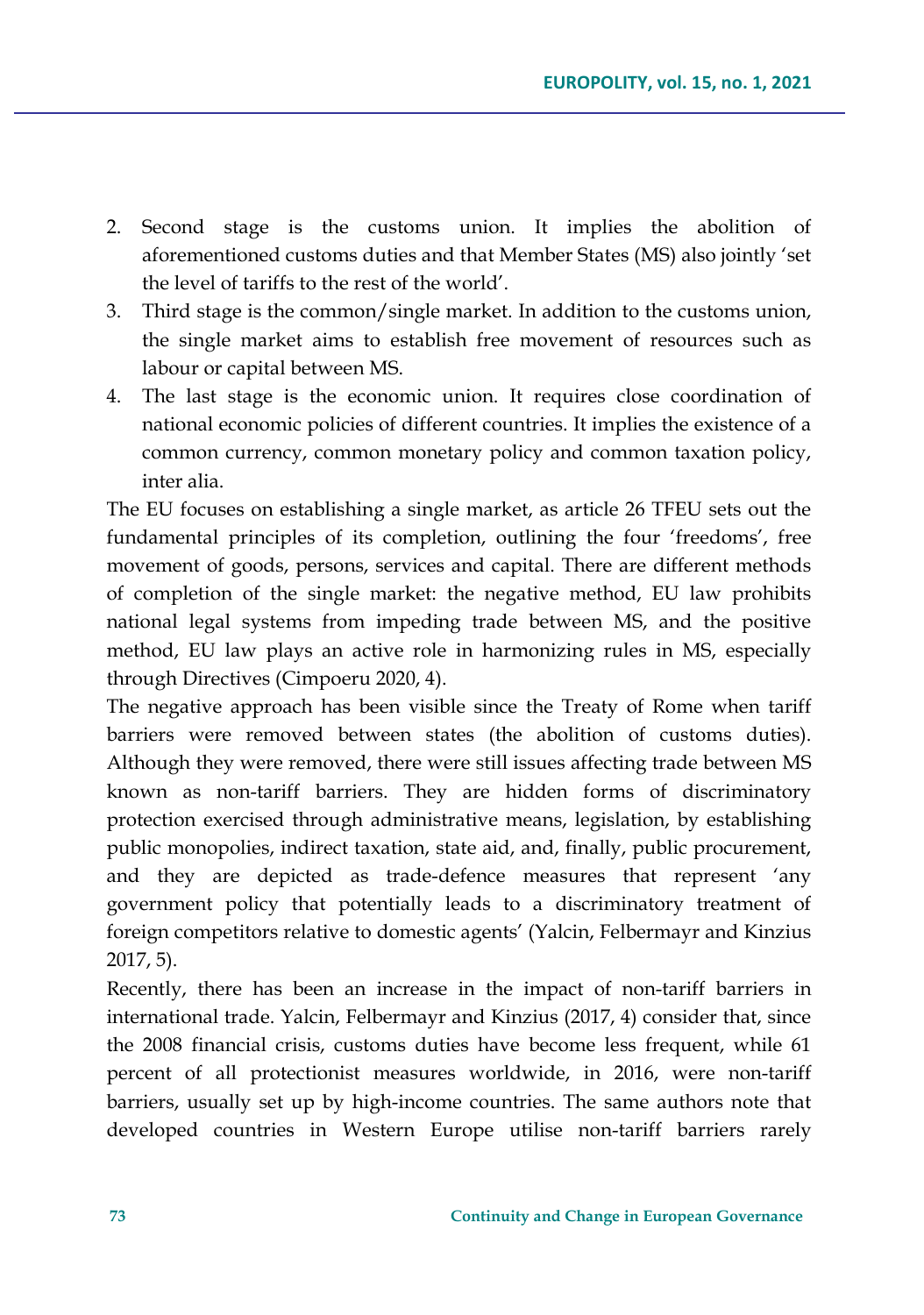compared to countries such as the United States of America, Russian Federation or India. These instruments generally have a negative impact, being estimated that in 2000-2015 non-tariff barriers reduced the imports targeted by those measures by around 4 to 12 percent (Kinzius, Sandkamp and Yalcin 2019, 603). Of all non-tariff barriers, public procurement acts as a significant obstacle that can intervene in the completion of the EU single market (Bovis 2012, 482). Competition between domestic and foreign actors can also be influenced by 'natural' barriers, such as language, culture, geography, lack of experience in cross-border business (Becker, Niemann and Halsbenning 2019, 13). Apart from these, there are other types of barriers, such as home bias, poor implementation of directives, infringements of single market rules (Pataki 2014, 15). In order to achieve certain objectives (e.g., single market, good governance), these obstacles must be prevented from causing harm. Thus, it was mandatory to take a positive approach, i.e., the regulation of public procurement by directives in order to harmonize national laws.

In the initial phase of the EEC, there were no special rules regarding public procurement, although it was governed by the principles in the Treaty of Rome. It was standard practice for the first MS to impose non-tariff barriers to limit the participation of foreign economic operators in domestic markets: quotas were implemented to protect national industries and they were abolished only 22 years after the Treaty of Rome by Directive 70/32/EEC and Directive 70/50/EEC, followed by others (Meulenbelt 2016, 58). Until recently, 'buynational' practices in MS were usual (Uttley and Hartley 1994, 3), practices that are detrimental to several actors: the EU as a political construct because it undermines the desideratum of a single market; the contracting authorities because they are deprived of more competitive tenders, that could have a dichotomous impact, increasing product quality and lowering prices; and the citizens of MS because the poor public expenditure represents a burden on their shoulders.

The 'cost of non-Europe' concept was firstly used in a 1987 EC's study that has been revised since then, most recently in 2014. At that time, Uttley and Hartley (1994, 3-4) made the following conclusions based on the aforementioned study: public authorities in MS have adopted protectionist policies on public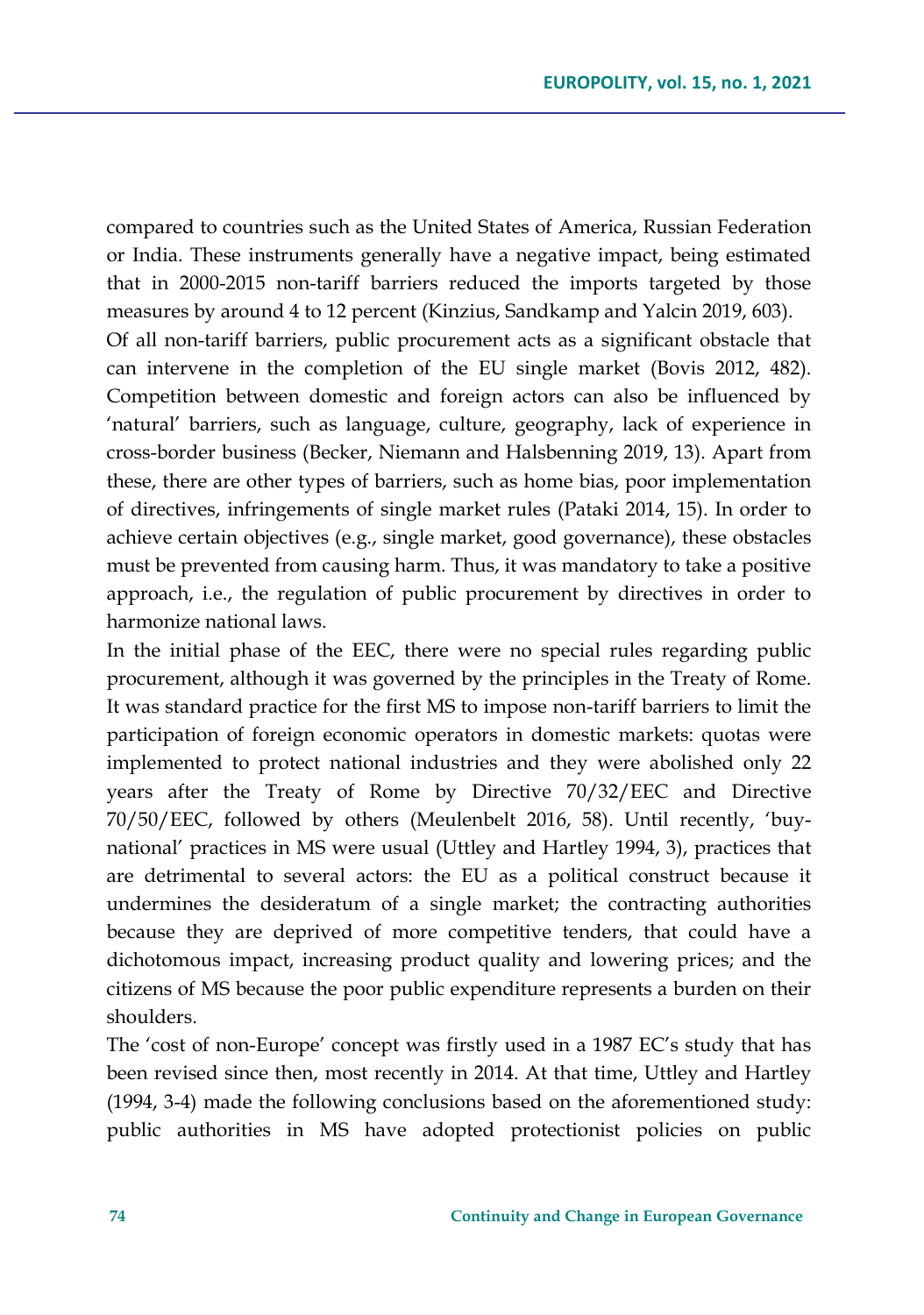procurement in order to achieve various objectives, such as strategic ones, e.g., preserving independence in the defence industry, reducing unemployment, endorsing high technology sectors; misconduct in public procurement creates pecuniary damages and the reduction of Value for Money (VfM). Preventing participation of foreign economic operators in award procedures removes incentives for local operators to invest in efficient management in order to face increased competition. Operators thus become self-sufficient, indulge in providing supplies, works or services of less-satisfactory quality to win a contract against other domestic firms. As a result, in national markets with few competitors or low competitiveness, there is an artificial increase of prices, and a decrease of VfM.

In the 1990s, of the total imports of each MS, those from another Member represented 22 percent. The share of public contracts awarded to economic operators from another MS (or 'cross-border contracts') was at that time approximately 2 percent, a huge gap compared to the first figure (Uttley and Hartley 1994, 3). As of more recent times, the share of cross-border contracts was still around 2 percent in 2017, while in terms of contract value, cross-border contracts' share amounted for 5,95 percent in 2013, decreasing to 3,4 percent in 2017 (Becker, Niemann and Halsbenning 2019, 14).

Why are cross-border contracts so important? If we look at the previous data, their share remains extremely low, although in the meantime the Directives on public procurement aimed for greater openness towards foreign economic operators. It seems to be a natural problem, as we detailed before, not only nontariff barriers diminish trade, but also 'natural' ones. E.g., it is more costly for a domestic Swedish company to provide a service in Bulgaria than it is for a domestic Bulgarian company. That is because language, geography, different national laws, local corruption and others raise the costs of a foreign operator. Furthermore, if the value of a contract is high, the natural costs may be offset by the prospect of a higher gain by executing that contract, so the Swedish company would be more likely to propose a tender (only if it met the requirements of the contract in question). We believe this is an argument for the reason why foreign operators are more prone to win award procedures for highpriced contracts.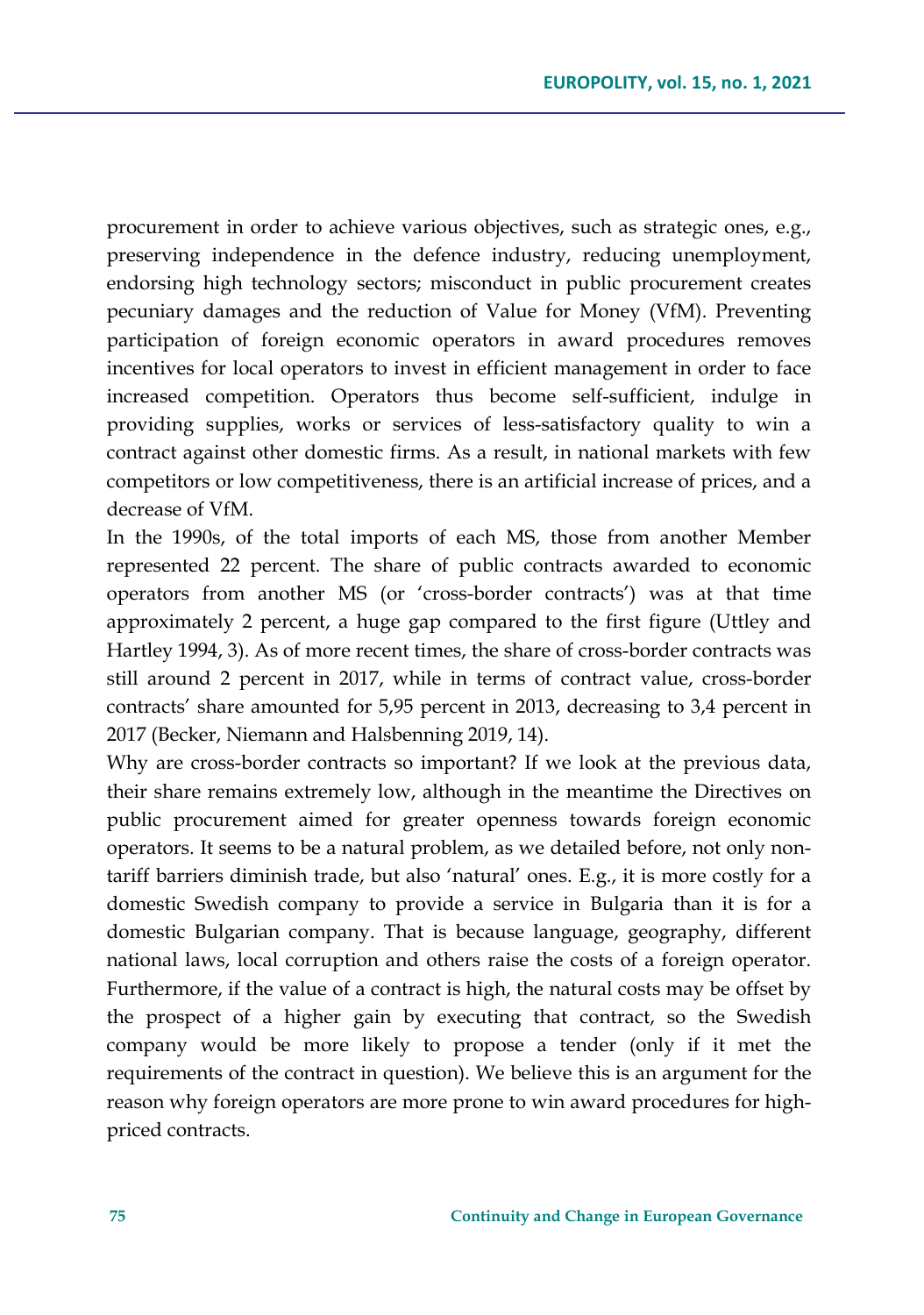We reiterate that openness to foreign tenderers is crucial, as it creates a psychological impact on domestic operators that know there is bigger competition. It is all the more important as a recurring problem in this area is that many calls for competition have no tenders, or there is only one submitted tender (Flynn 2018, 4-5), determining the decrease of VfM.

#### **3. HISTORY OF REGULATIONS OF PUBLIC PROCUREMENT**

3.1. General issues regarding the evolution of EU law on public procurement

The EU law makers can adopt three types of acts: Regulations, directly applicable in all MS, Directives, setting objectives to be implemented in one form or another in the legislation of each MS, Decisions, regarding one or more MS without general character or direct effects (European Union 2020). To create a legal framework for public procurement in EU states, the directives were chosen as a legal instrument, because they offer the possibility for Member States to adopt European legislation in line with their own domestic realities, although this operation has shortcomings. One is that it could take years for directives to be implemented. Consequently, when a deficiency is discovered in a directive, its amendment might take a very long time (Verdeaux 2003, 722-23), especially since the European institutions may have diverging positions. However, each directive comes with a deadline for implementation, otherwise there will be sanctions (European Commision 2021b).

The directives enforce the mission to transpose them into domestic legislations, and national authorities can choose the instrument to do so (article 288 TFUE). The ECJ states that directives do not have a horizontal effect, but a vertical one, and private persons cannot be charged with infringing the directive if it has not been correctly transposed by a state (Dougan 2000, 586-88). E.g., in the case of Seda Kücükdeveci vs. Swedex (2010), an employee was fired with only one month's notice due to the fact that Directive 2000/78/EC, stipulating a minimum of 4 months' notice, was incompletely transposed by the German state. Given its vertical effect, the Directive did not apply directly to the employee's situation, meaning that the applicable law was the German one.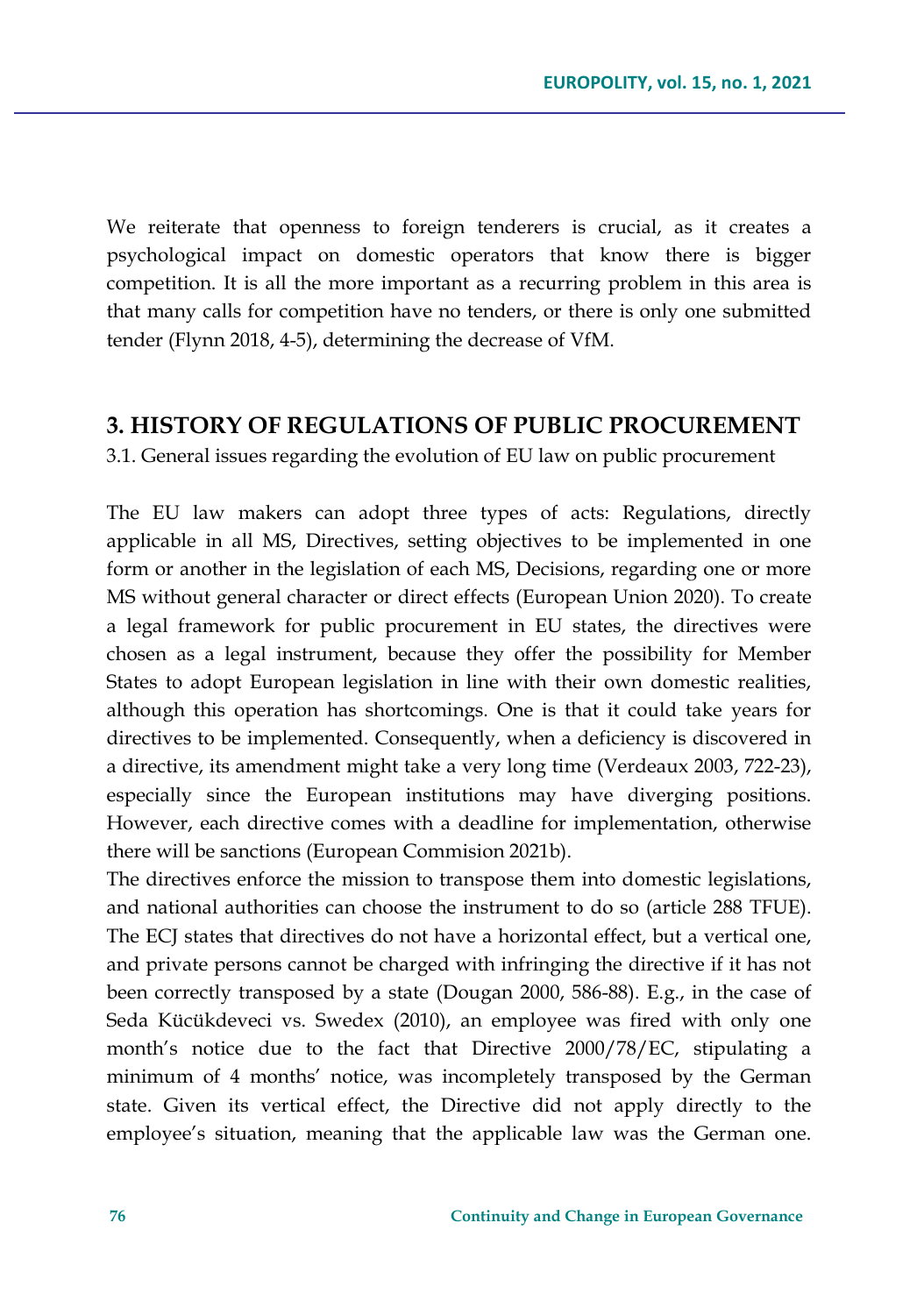However, the Court remarked that German law was in conflict with the EU law, and it was mandatory for Germany to amend those conflictual norms. In the event of non-compliance, Member States are the ones sanctioned, as was the case of France in 2001 for delaying the implementation of Directive 97/52/EC (Verdeaux 2003, 724).

#### 3.2. Before Directives

Since the Treaty of Rome, there have been ongoing discriminatory practices between MS in award procedures (Uttley and Hartley 1994, 3-4). Hence, European institutions developed programmatic documents to approach this issue.

The first two acts on public procurement were the General Programmes for the abolition of restrictions on freedom of establishment and freedom to provide services adopted in 1962 (Cimpoeru 2020, 6). The first Programme stated that European economic operators, other than those from the state where an award procedure takes place, may also participate (The Council of the European Economic Community 1962, Article 56). However, these acts did not provide binding rules to reduce discriminatory practices in public procurement.

Nevertheless, legislation in this area was inefficient from several points of view: domestic tenderers, due to low competition, could artificially increase prices; there was an increase in cost of production for suppliers due to the monopoly imposed by domestic firms on specific industries, affecting developing firms (Mclachlan 1985, 359-60).

#### 3.3. The Directives

Regarding public works contracts, the first legislative acts were Directive 66/683/EEC, Directive 70/32/EEC, Directive 71/304/EEC and Directive 71/305/EEC. The last one was amended by Directive 89/440/EEC, establishing a more precise definition of public works contracts (Sohrab 1990, 527).

Regarding public supply contracts, the first legislative act was Directive 77/62/EEC, which established the main award procedures, such as the open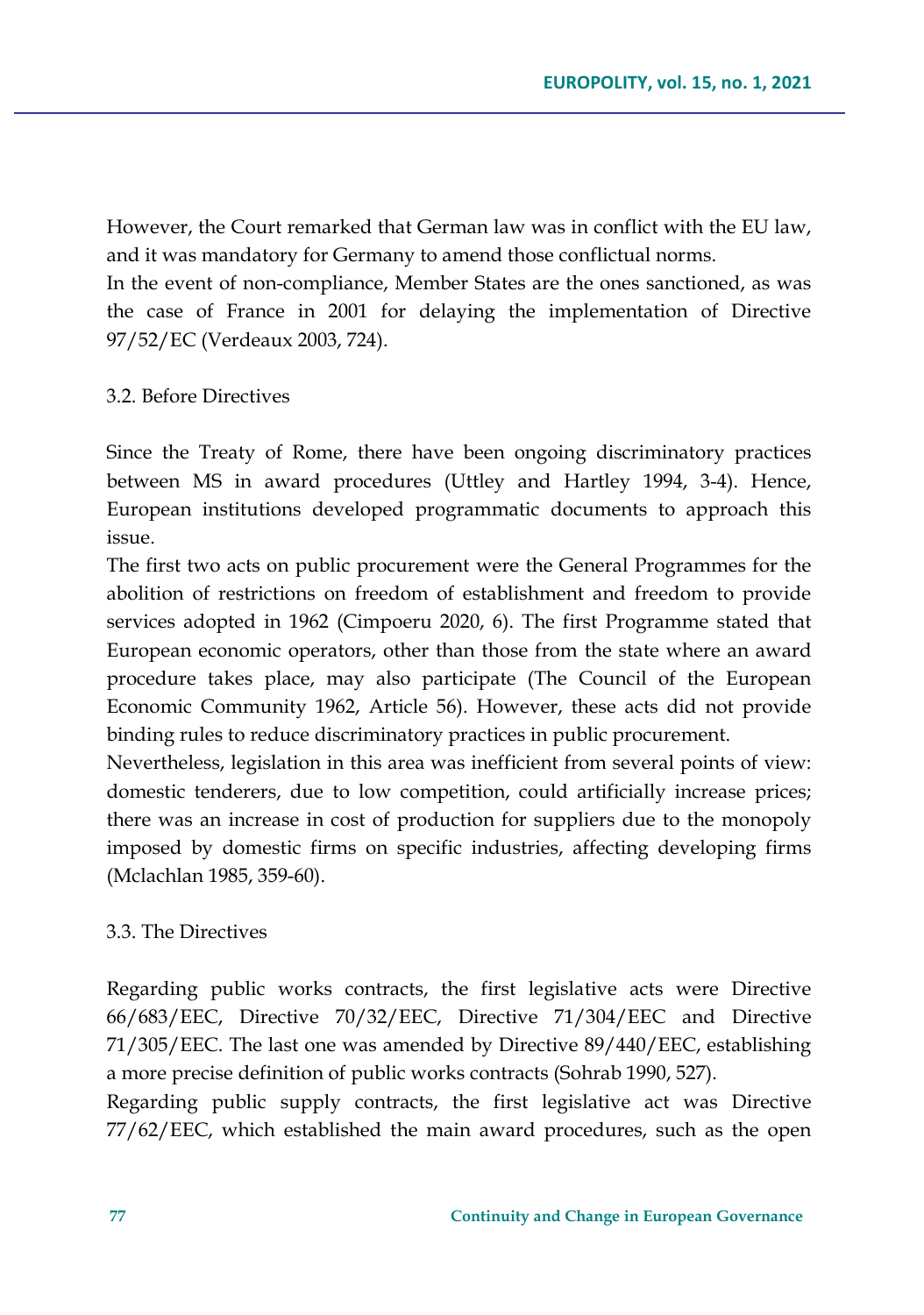procedure and restricted procedure, and public procurement principles, such as transparency, non-discrimination, impartial award criteria, inter alia (Cimpoeru 2020, 7). It was amended twice by Directive 80/767/EEC, and later by Directive 88/295/EEC (Allain 2014, 519), setting a new threshold for public supply contracts in accordance with the GATT Code and adding a new award procedure (Sohrab 1990, 525-26).

The Directives did not accomplish any great achievements, as the first EC's reports illustrated that a free public procurement market did not flourish, contract advertising was symbolic, and attempts to amend the directives in 1980 were at a minimum level in order to comply with World Trade Organisation (WTO) conditions and excluded rules regarding public procurement contracts in the field of transport, telecommunications, water, electricity, and gas (Mclachlan 1985, 366-67), considered public monopolies, that we will refer to as utilities. The postponement was due to the diversity and complexity of the sector (Verdeaux 2003, 721), and to the resistance of MS to privatise them, coming from a fear of economic uncertainty (Bovis 1998, 230).

Finally, regarding public utilities contracts, they were regulated by Directive 90/531/EEC, subsequently replaced by Directive 93/38/EEC, that was later amended by Directive 98/4/EC and Directive 2001/78/EC (Allain 2014, 520). Another replacement was enacted by Directive 2004/17/EC (amended in 2009), replaced again by Directive 2014/25/EU.

Regarding public service contracts, Directive 92/50/EEC was the first one.

In order to create a more comprehensive framework, new directives on public supply and works contracts were adopted (Directive 93/36/EEC, respectively Directive 93/37/EEC), on the basis of recommendations set out in the 'White Paper from the European Commission' (Commision of the European Communities 1985, 1-55). Afterwards, the Commission (1996, 1-49) presented a Green Paper on public procurement, showing the effects of the former directives, how they should be implemented, and advanced new recommendations for their amendment.

The Directives regarding public supply, works, respectively service contracts were amended by Directive 97/52/EC in order to be consistent with the new changes in the Agreement on Government Procurement (GPA) and the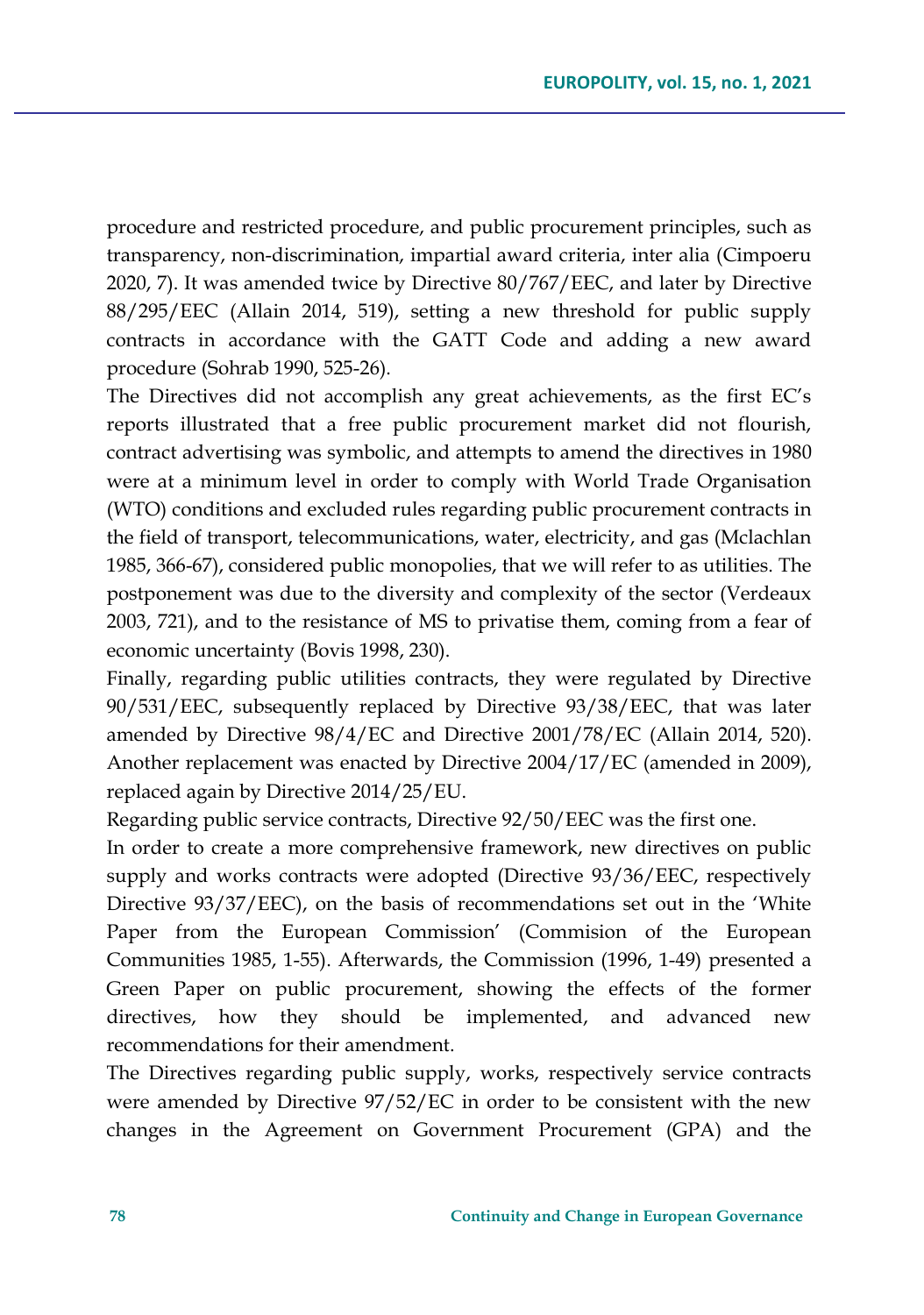Agreement of Marrakesh established by WTO, consequently amended by Directive 2001/78/EC (Allain 2014, 519-20). They were eventually repealed by Directive 2004/18/EC that regulated the coordination of procedures for the award of public works, supply and service contracts, so that the three types of public contracts have been comprehensively regulated for the first time in a unique document. It focused on award procedures being consistent with impartial competition, imposing contracting authorities to refrain from developing a conduct contrary to the principles and provisions specific to the EU single market (Graells 2015, 197). E.g., an addition brought about by the directives was electronic tenders. In the meantime, Directive 2009/81/EC amended Directive 2004/18/EC, providing an addition for award procedures in the field of defence and security (Cimpoeru 2020, 12).

Although the new directives created a broader legal framework governing public procurement, data from 2009 (Woolcock 2012, 12) revealed that 'crossborder provision of public contracts within the EU remains very low at only 1.5% of total contracts or below 4% by value'.

In 2010 the European Commission presented the 'Europe 2020. A European strategy for smart, sustainable and inclusive growth', making a number of proposals in order to overcome the economic crisis that had affected the whole world. This document aimed to draw a plan to create a more efficient, digitalised, environmentally-friendly economic space, especially by reforming public procurement (European Commission 2010, 9-13). Therefore, new directives were enacted: Directive 2014/23/EU regarding works and service concession contracts, applying the same principles as public procurement norms; Directive 2014/24/EU replacing the one in 2004 on public works, supply and service contracts

Both were innovative in that they changed the award criteria. If initially the price was mainly considered, 2014 Directives introduced 'a new hierarchy of goals', including 'environmental, social, and innovation aspects' (Pircher 2019, 10). Thus, tenderers can include the impact of their resources in the aforementioned sectors, and it should be considered. Also, a new emerging concept is 'life cycle-cost' that states all costs of a resource (e.g., use,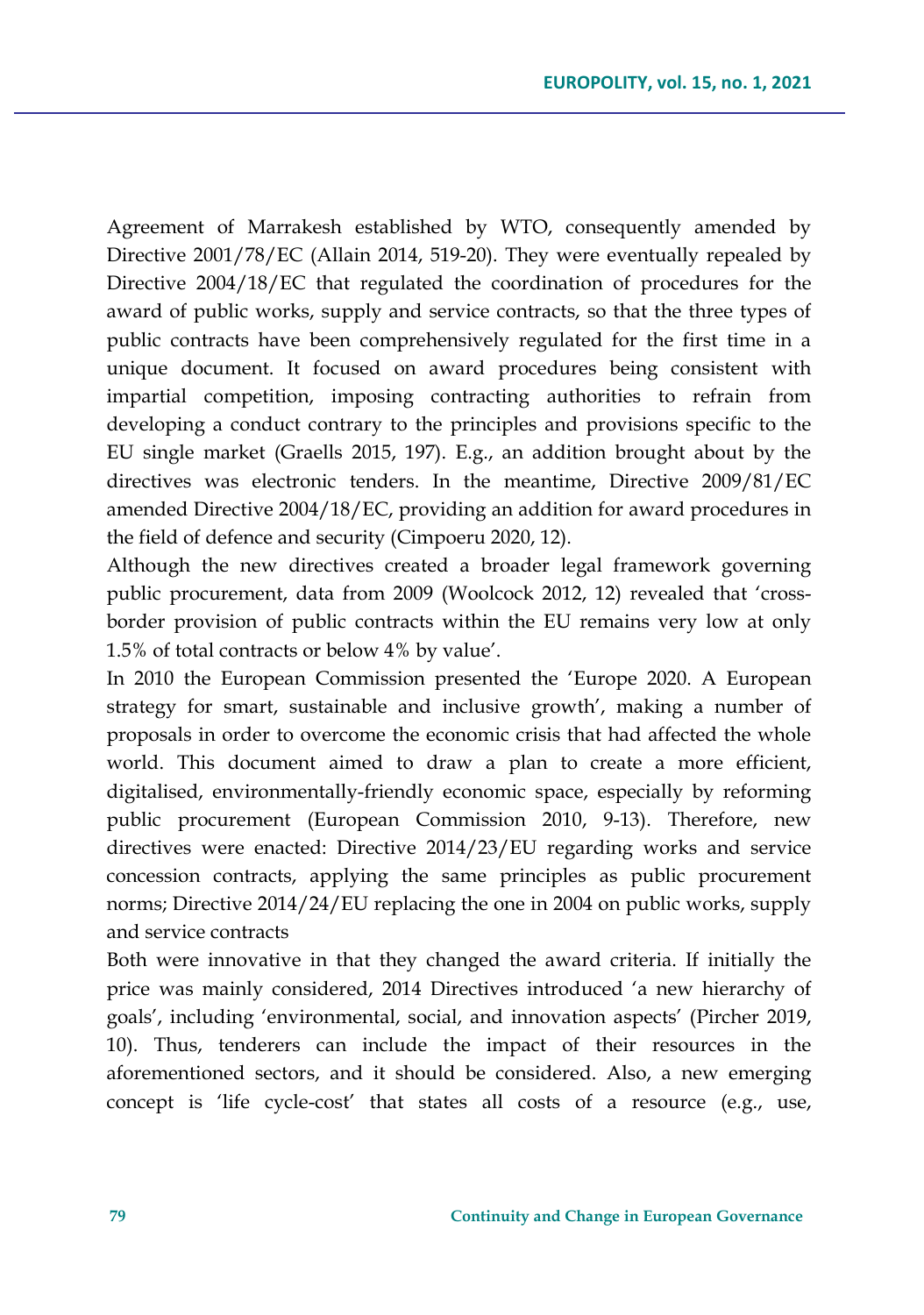maintenance, or end-of-life costs), facilitating award procedures (Dragoș and Neamțu 2014, 318).

Ultimately, what will the single market look like after Brexit? More specific, how will the UK act regarding to EU rules on public procurement, especially since it is predicted that much of the investments from the EU companies will fall by 63 percent (Egan 2019, 22) in this former MS. It is believed that the United Kingdom would return to its habit of regulating the field of public procurement by soft law, i.e., to provide guidelines, not strict rules (Arrowsmith 2020, 10).

|      | Public               | Public                                   | Public     | Public     | Concession |
|------|----------------------|------------------------------------------|------------|------------|------------|
|      | works                | supply                                   | services   | utilities  | contracts  |
|      | contracts            | contracts                                | contracts  | contracts  |            |
| 1966 | 66/683/EEC           |                                          |            |            |            |
| 1970 | 70/32/EEC            | None                                     |            |            |            |
| 1971 | 71/304/EEC           |                                          |            |            |            |
|      | 71/305/EEC           |                                          |            | None       |            |
| 1977 |                      | 77/62/EEC                                | None       |            |            |
| 1980 |                      | 80/767/EEC                               |            |            |            |
| 1988 |                      | 88/295/EEC                               |            |            |            |
|      |                      |                                          |            |            | None       |
| 1989 | 89/440/EEC           |                                          |            |            |            |
| 1990 |                      |                                          |            | 90/531/EEC |            |
| 1992 |                      |                                          | 92/50/EEC  |            |            |
| 1993 | 93/37/EEC            | 93/36/EEC                                |            | 93/38/EEC  |            |
| 1997 |                      | Directive 97/52/EC (amending)            |            |            |            |
| 1998 |                      |                                          | 98/4/EC    |            |            |
| 2001 |                      | Directive 2001/78/EC (amending)          | 2001/78/EC |            |            |
| 2004 | Directive 2004/18/EC |                                          | 2004/17/EC |            |            |
| 2009 | Directive            | $2009/81/EC$ (amending)                  |            |            |            |
|      |                      | including defence and security contracts |            |            |            |
| 2014 | Directive 2014/24/EU |                                          | 2014/25/EU | 2014/23/EU |            |

**Table no. 2.** EU Public Procurement Directives

*Source: Authors' own contribution based on our previous research.*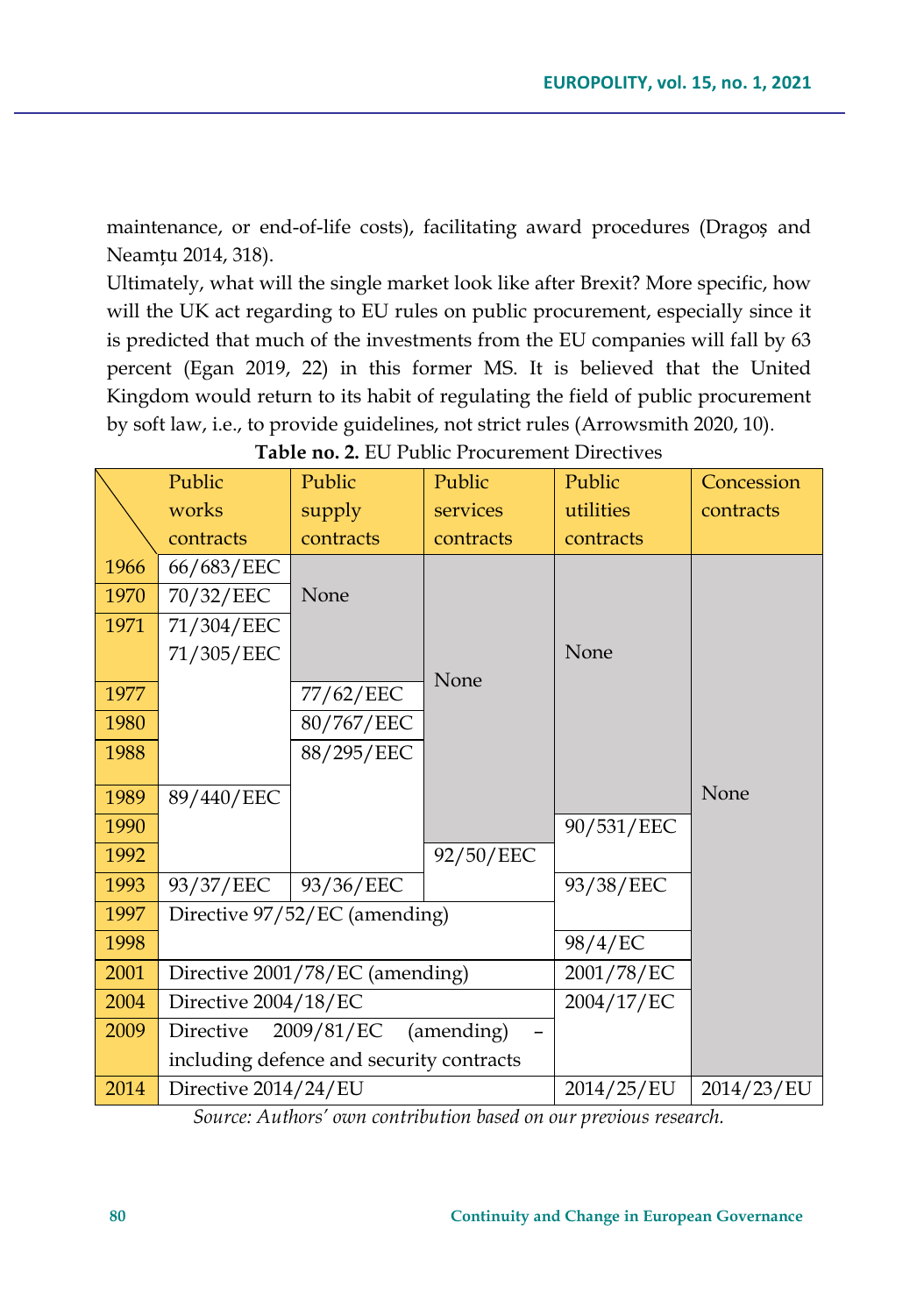3.4. Theories of integration (neofunctionalism and historical institutionalism)

As we discussed in the previous section, initially the European Communities encountered issues in the completion of a single market. Rampant discriminatory practices proved that the Treaty of Rome was not sufficient to diminish the phenomenon.

Considering the information presented so far, the evolution of public procurement in the EU is part of the neofunctionalist logic, defined by the following characteristics: i. the notion of spillover represents its core concept; ii. aims at the role played by social groups in the integration process (Cini and Borragan 2010, 72-73).

European integration is stimulated by 'spillover', a process whereby the integration in one sector will later gradually determine integration in another, 'an automatism of the integration process' (Bărbulescu 2015, 97). In other words, spillover is 'the process whereby members of an integration scheme agreed on some collective goals for a variety of motives but unequally satisfied with their attainment of these goals attempt to resolve their dissatisfaction by resorting to collaboration in another related sector (expanding the scope of mutual commitment) or by intensifying their commitment to the original sector (increasing the level of mutual commitment), or both' (Cini and Borragan 2010, 76).

Bovis (1998, 220) considers that the European Communities started from the stage of a customs union and pursued a political union (as an ultimate goal), which requires the achievement of complex intermediate objectives, and this evolution follows the spillover logic. Public procurement is a sector 'affected' by spillover, which in turn affected others (such as concessions). Within the evolution of public procurement law, we perceive the following spillover changes:

• Initially, public procurement was regulated by primary legislation (rules included in the Treaty of Rome). Given the fact it had no pragmatic effect, General Programmes were created, and then eventually directives were passed on.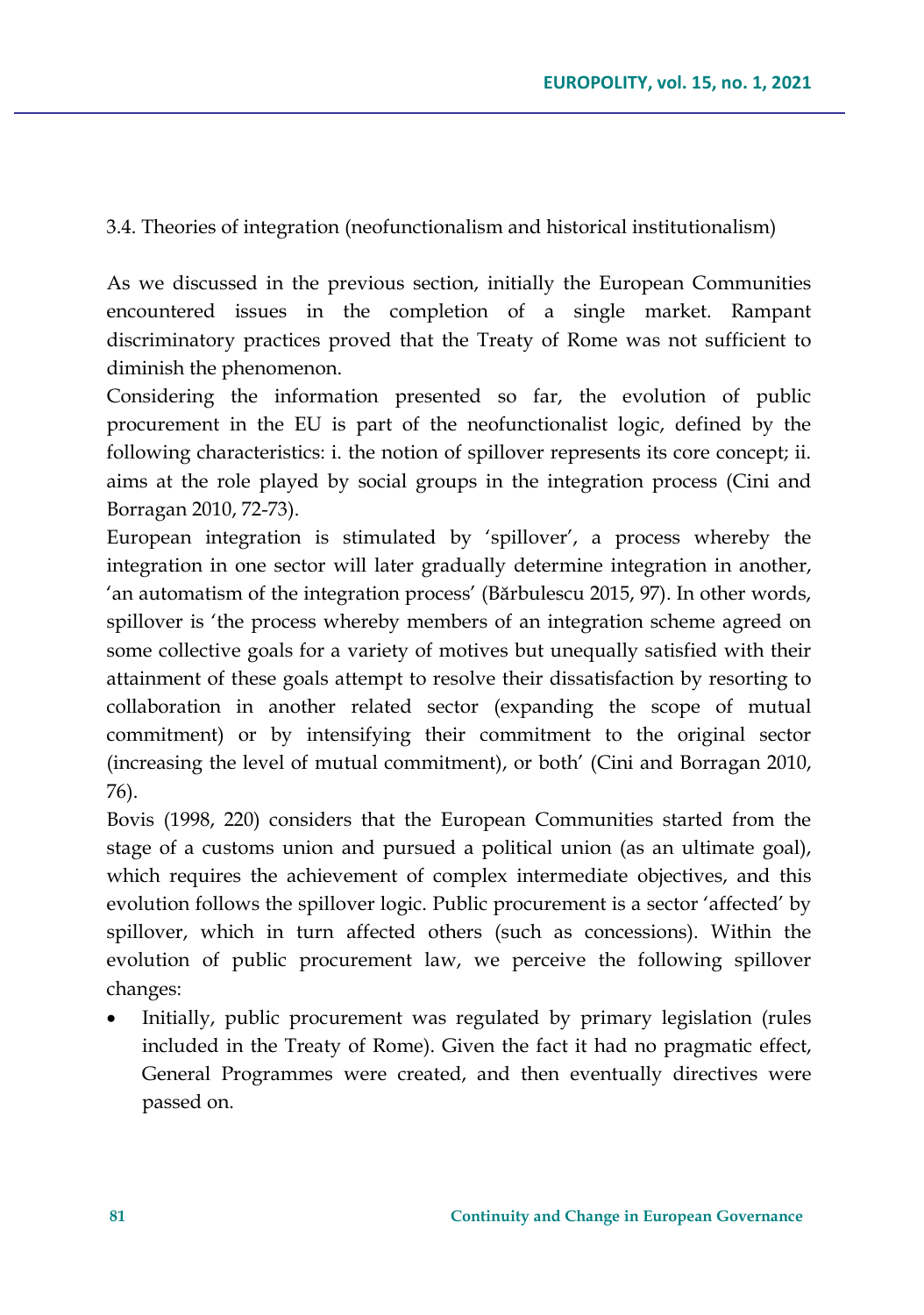- The first directives concerned only public works contracts, while public supply contracts were regulated later, and public utilities contracts and public service contracts decades later.
- Last but not least, Directive 2014/23/EU included works and service concessions, an effect of the public procurement's spillover.

Regarding the involvement of other societal groups, given the nature of public procurement, the interest of enacting rules is held by various economic interest groups, among which is BUSINESSEUROPE. It states (2020) that its main purpose is to influence EU policies by interacting with the European Parliament, the European Commission and the Council for the benefit of the business world, being 'the leading advocate for growth and competitiveness at European level'. Hence, a supranational interest group has been formed, influencing decisions taken at the EU level.

Although MS have often opposed innovations in public procurement, implicitly the transfer of prerogatives to the EU, the European Commission stated that public procurement directives are of high-priority, because they exceed the regulatory role of the economic market, having a complex supranational role (Pircher 2019, 519), that is supported by supranational actors such as interest groups.

Concluding, the creation of the EEC called for the emergence of rules that would directly and efficiently prevent obstacles to free trade between Member States. In this manner, to complete the single market, public procurement has been gradually regulated and evolved in line with the policy of small steps advocated by one of the most prominent founding fathers of the European Union, Jean Monnet.

Pircher (2019, 509-25) wrote an article on the evolution of EU policy on public procurement, arguing that it fits into the logic of historical institutionalism, because it complies, among others, with the three orders of change introduced by Hall: i. changes in basic policy instruments; ii. changes in settings or techniques; iii. changes in the hierarchy of goals or the nature of the policy. The author goes on to introduce three concepts (path-dependency, bounded rationality, layering) that explain the evolution of EU public procurement, as it corresponded to its initial nature and remained closely linked to the goal of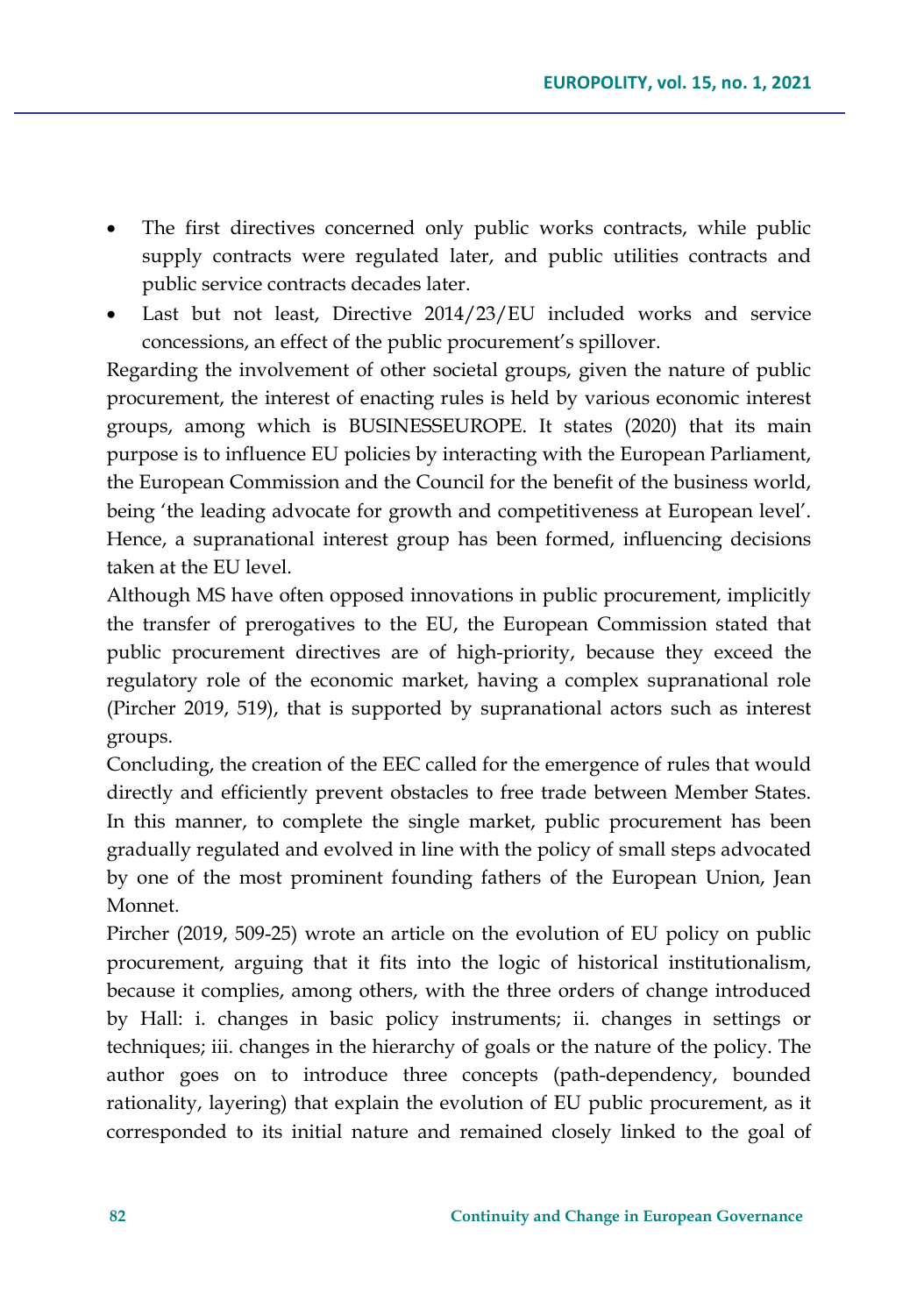completion of single market, developments occurring step by step by laying a norm on top of another. Same author further notes that several changes in public procurement are in accordance with the three orders of change: first and second order changes are not substantial, such as increasing the number of award procedures and simplifying them, encouraging small and medium-sized enterprises (SME), while the substantial changes took place under the third order, referring to the ones brought about by the 2014 Directives, in that the award criteria changed, and so did the goals of the policy: the contracting authorities no longer have an exclusive interest in receiving cheaper and superior resources, but they must take an important social and environmental role, by encouraging companies that protect the environment, develop inclusive policies towards minorities, and generate innovative projects.

## **4. THE ECONOMIC, SOCIAL AND POLITICAL ROLE OF PUBLIC PROCUREMENT**

From an economic point of view, the regulation of public procurement has as its ultimate goal the increase of Value for Money (VfM). The value for public money has a complex structure, including the costs-benefits ratio of an activity. VfM is expressed through the classic price-quality ratio, but the 2014 Directives operationalize the benefits and costs according to all economic, social, ecological and technological impacts (Pircher 2019, 519). The main agent who must ensure the increase of VfM is the contracting authority, applying appropriate practices before, during and after an award procedure (Dimitri 2013, 151). Efficiency in public procurement is of crucial interest for the contracting authority as it secures the following advantages: selection of the most appropriate resources, at lower prices, at a higher quality, at the right place and time; preventing corruption; saving funds for other activities; fulfilling the objectives of the various policies implemented by the authority; ensuring transparency aimed at increasing prestige, image and trust in the public sector (Rhode 2019, 47).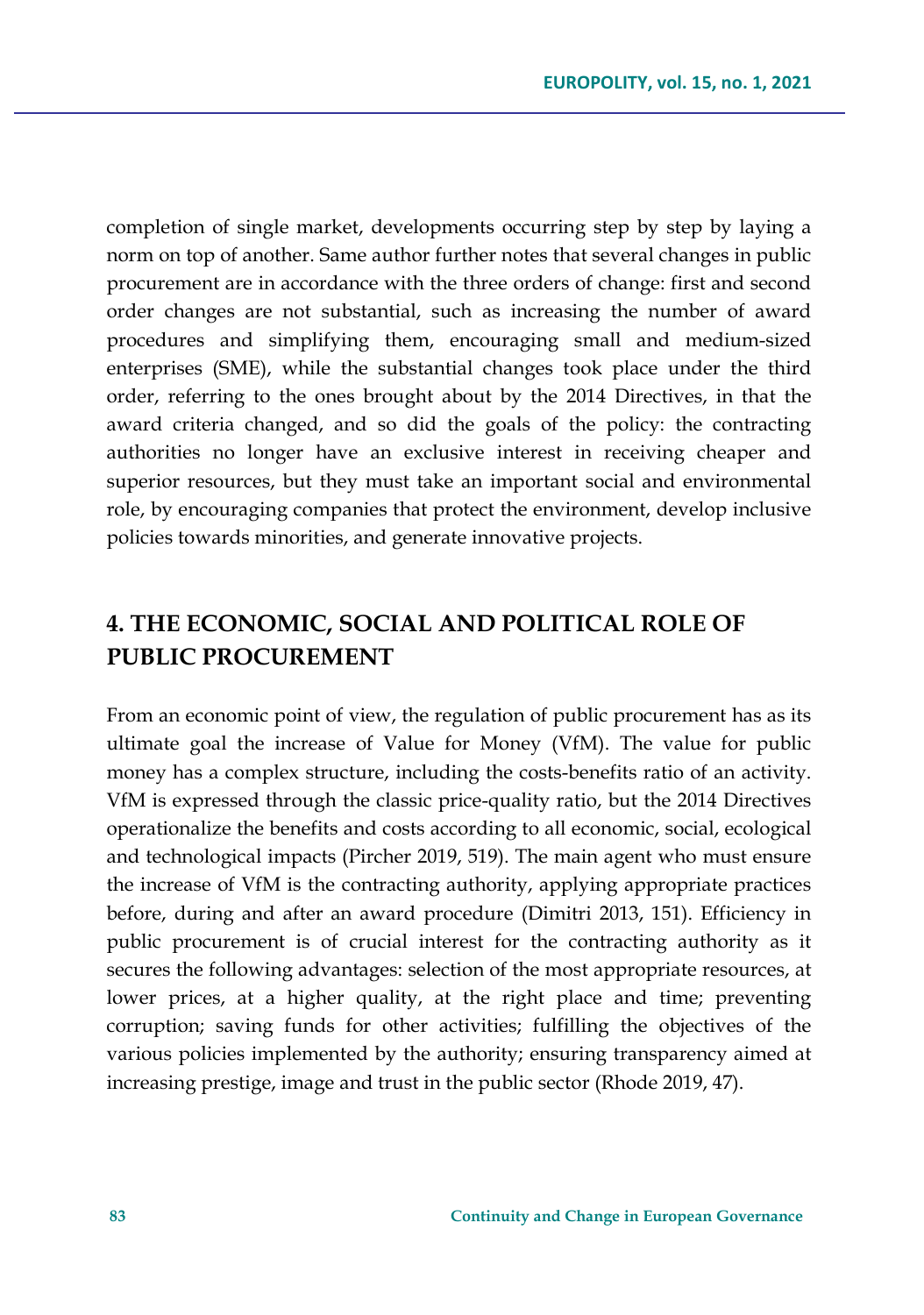Regardless of the intentions of a contracting authority, it needs certain 'tools' to engage into performant procurement, namely a legal framework friendly towards tenderers, foreign or domestic, SME or big companies. The path from the economic operator to the contracting authority must be paved by transparent procedures and clear rules that allow and promote participation. There are two significant entrepreneurial EU institutions that have supported such instruments: the European Commission and the European Court of Justice (Pircher 2019, 512).

The EU institutions understood that the liberalization of public procurement would create monetary benefits: the first Cecchini Report estimated that the elimination of discriminatory practices between MS will bring savings from 8 to 19 billion EUR in five of the MS (Pataki 2014, 20). From a quantitative perspective, the implementation of rules in this area is all the more important as, in the OECD countries, public procurement accounted for 12,8 percent of GDP and 29 percent of total public expenditure in 2013 (Flynn 2018, 2).

The Commission's assessments were close to reality, as evidenced by more recent studies, which illustrate that public procurement legislation in the period preceding 2014 produced savings of around 22,7 billion EUR (Pataki 2014, 30). The same author, analysing statistical data, estimated that the 'gap' represented by the non-completion of the single market has narrowed since the First Cecchini Report, but still accumulates around 50 billion EUR. To reduce the gap, reforms were to be enacted by the 2014 Directives, and it is estimated that they brought savings of 2,88 billion EUR, including the following: reduction of administrative burden (288 million EUR), enhanced cross-border contracting (432 million EUR), raise of SME participation (144 million EUR), dynamic and other economic benefits (2 billion EUR) (Becker, Niemann and Halsbenning 2019, 30), securing also the political role of developing the EU edifice.

As of today, performance in public procurement in the EU is measured by the EC (2021c) according to VfM, using twelve indicators: 1. single bidder; 2. no calls for bids; 3. publication rate; 4. cooperative procurement (share of award procedures that include more than one authority); 5. award criteria; 6. decision speed; 7. SME contractors (share of award procedures won by SME); 8. SME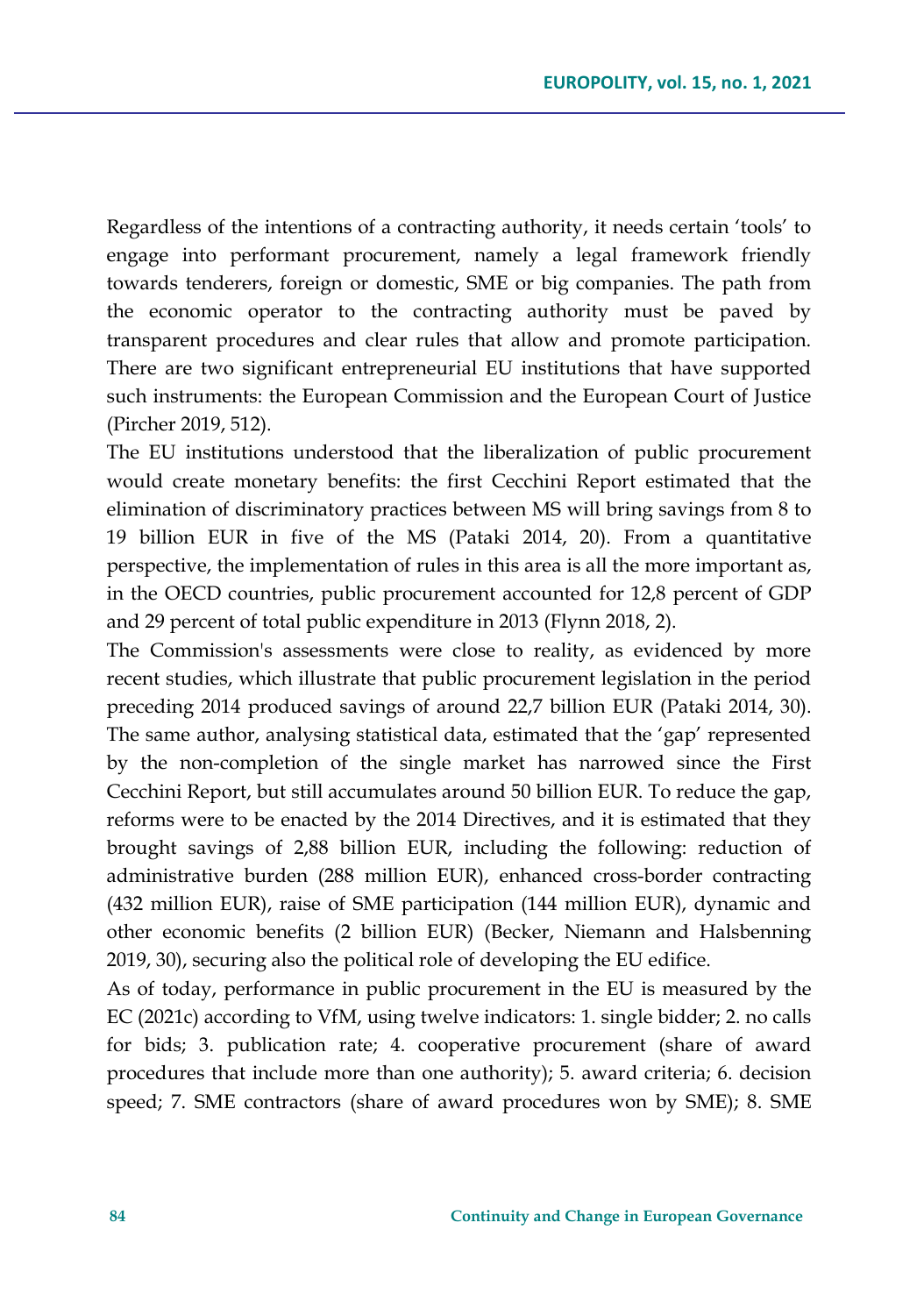bids; 9. procedures divided into lots; 10. missing calls for bids; 11. missing seller registration numbers; 12. missing buyer registration numbers.

For a better understanding of public procurement performance, we will discuss indicators no. 1, 2, 7 and 9. The single bidder indicator reveals the share of award procedures with just one tender. In the absence of real competition between several economic operators, VfM decreases, a decrease that could be due to bureaucracy, impeding cross-border contracts or awarding contracts with too high a value to prevent SME participation. The single bidder issue exists even in high-performing states, and it may be due to the strict requirements of public contracts (Flynn 2018, 6). The situation is even worse in the case of no call for bid. In the absence of any tender, contracting authorities may award contracts following a negotiated procedure. To reflect these indicators, we present the following figures that capture their evolution between 2016 and 2019 in three Member States (Sweden, Germany and Romania), and the EU average.



**Figure 1.** Single bidder

*Source: European Commission 2021c. ec.europa.eu/internal\_market/scoreboard/performance\_per\_policy\_area/public\_procurem ent/index\_en.htm*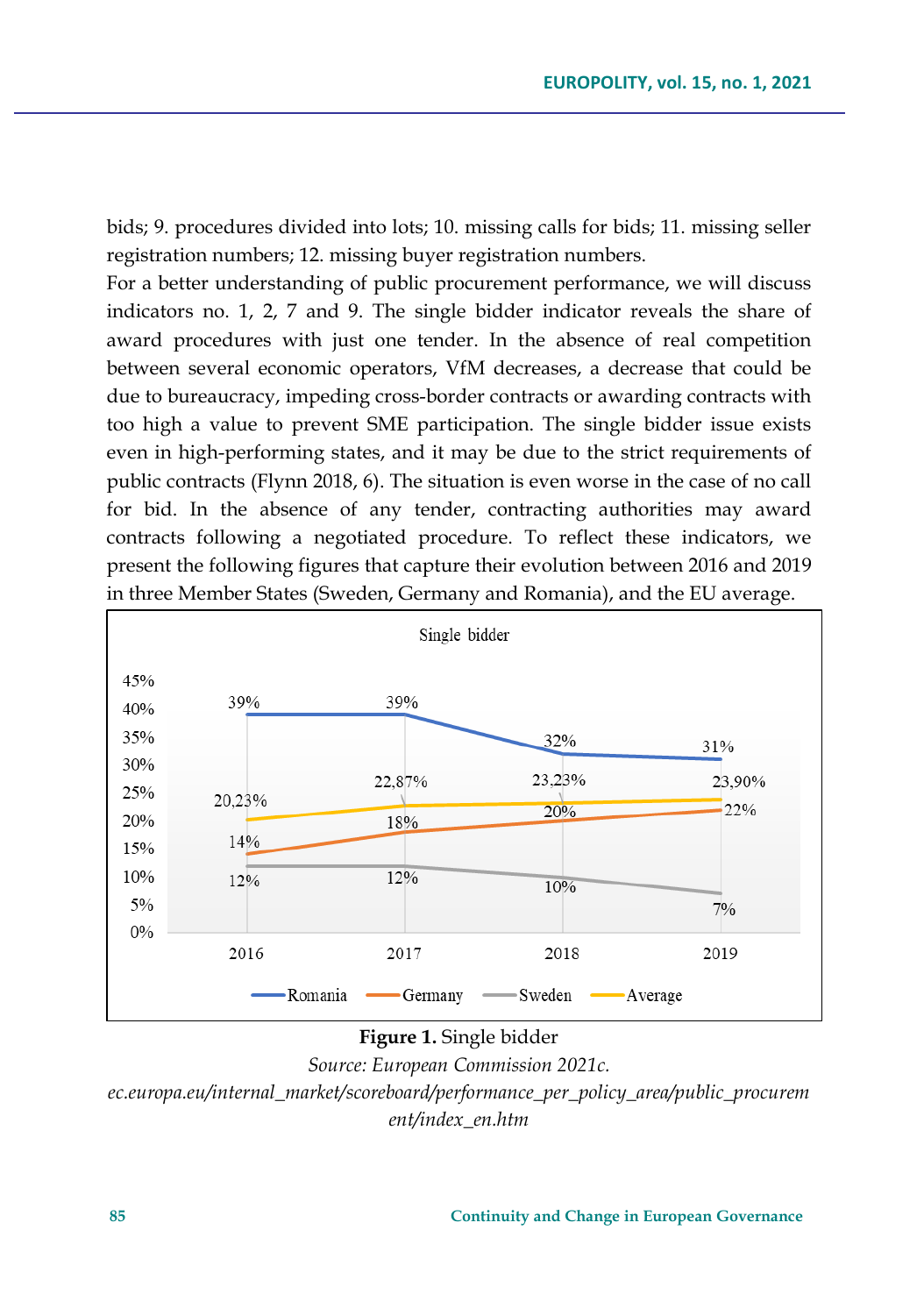

### **Figure 2.** No calls for bids

*Source: European Commission 2021c.* 

*ec.europa.eu/internal\_market/scoreboard/performance\_per\_policy\_area/public\_procurem ent/index\_en.htm*

Regarding indicators no. 7 and 9, they express the social impact of procurement, because they concern primarily SME, that include around 66 percent of all employees in the EU (Becker, Niemann and Halsbenning 2019, 6). That is why their participation in award procedures may especially increase the living standards and determine economic gains for those operators in need. The purpose of dividing contracts into lots is to allow the participation of companies with lower economic capacities, but the purpose is misunderstood by some authorities that split the contracts below the threshold system, an issue discussed in the section on corruption.

In regard of the social role, more recently, the COVID-19 pandemic has led to the publication of the 'Communication from the Commission on using the public procurement framework in the emergency situation related to the COVID-19 crisis' (EUR-Lex 2020), aimed at 'cases of extreme urgency', in which authorities may derogate from the 2014 Directives, resorting to direct awards,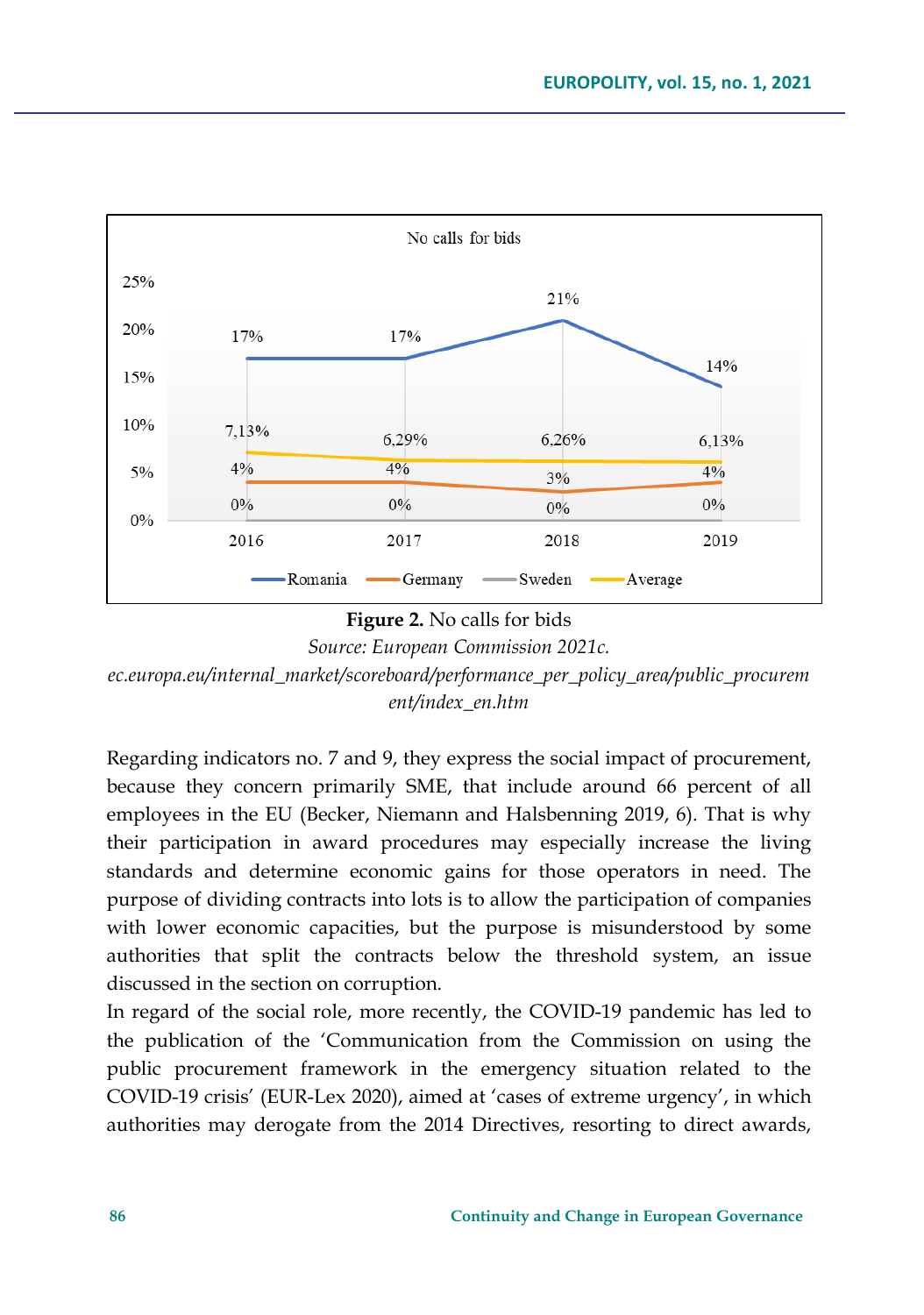negotiated procedures without prior publication, or reducing the time required for other procedures (e.g., open procedure's duration is reduced from 35 days to 15 days). From this point of view, although the current situation is of major urgency, it is still necessary for rules to be followed, transparency to be maintained, single market not to be questioned, VfM to be conserved, and last but not least, to protect EU citizens from COVID-19.

Another major aspect through which we will conclude this section is the distinction between public-private partnerships (PPP), concessions and public contracts. Darrin Grimsey and Mervyn Lewis (2007, 171) indicate that PPP 'need to be viewed as one form of public procurement, supported by many hybrid approaches that blur the lines between them and conventional procurement methods', and OECD (2012, 18) defines them as 'long-term contractual arrangements between the government and a private partner whereby the latter delivers and funds public services using a capital asset, sharing the associated risks. Hitherto, there are no specific EU rules on PPP. If a part of a PPP qualifies for a public contract, it shall comply with the EU Directives. However, they rarely occur and have strong geographical bias. The European Court of Auditors (2018, 16) note that in 1990-2016, of all MS, only five accumulated 90 percent of the total value of awarded PPP, with the UK amounting for more than half of that figure.

As for concessions, their object is either the execution of a work and then the exploitation of the result, or providing a service. The major difference is that the earnings of the operator are made of payments from the users of the service, while in the case of public contracts, earnings come preponderantly from public funds in the form of payments (Gherghina 2019, 176). Both PPP and concession contracts require the distribution of operational risk between the parties, in order to obtain a balanced risk between partners, while in public contracts the authority retains the majority of the risk (European Court of Auditors 2018, 14, Gherghina 2019, 176-77).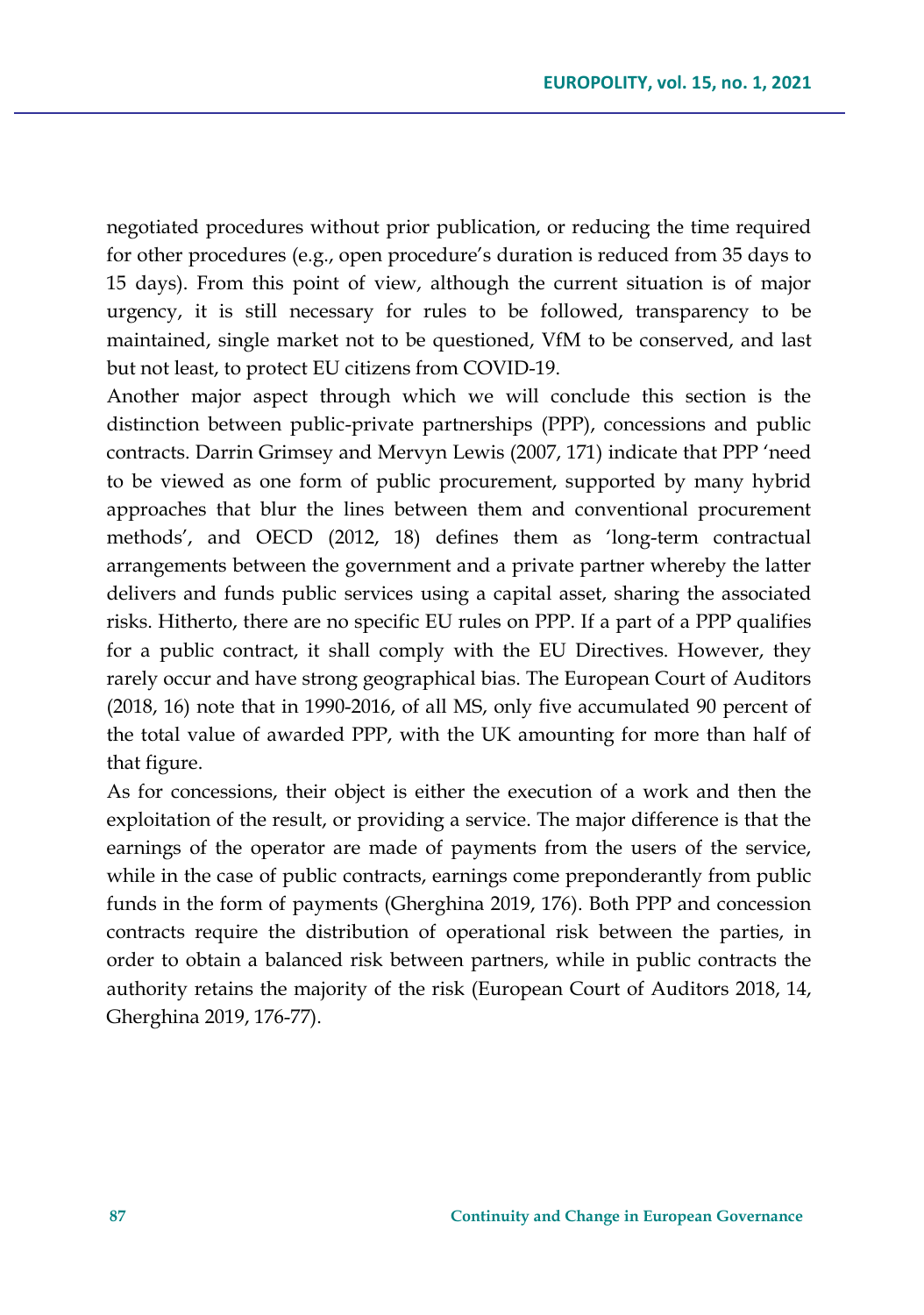## **5. CASE STUDY: PUBLIC CORRUPTION IN PROCUREMENT PRACTICES**

#### 5.1. General aspects

Corruption is one of the main phenomena that affects good governance in a state and involves grave economic, social and political downturns. It is difficult to identify those acts that fall into the category of corruption practices. Regarding public procurement, corruption has the effect of squandering public money through higher prices, lack of efficiency and effectiveness, decreased trust in public institutions, delayed projects, creation of monopolies and oligopolies, diminishing investments, among others (Wensink and de Vet 2013, 63). The EC (2014a, 2) defines corruption as 'any abuse of power for private gain', although we will only refer to practices occurring in the public sector.

Meanwhile, we need to address corruption as a structural issue, rather than an individual one. In this regard, Kauppi and van Raaij (2015, 957-58) argue that corruption in public procurement may occur due to 'information asymmetry' and 'goal incongruence', whereby public officials are the ones that maximize their private interests to the detriment of the economic operators. Also, the same authors (2015, 960-63) find it difficult to distinguish between acts of corruption and 'honest incompetence', the latter referring to the lack of training and professionalism of the public official, while these two issues are distinct negative factors regarding good governance. If acts of corruption arise from the rational desire of a public official to obtain larger advantages, whether they act legally or not, this conduct is not circumscribed to the notion of 'honest incompetence', because this one occurs when the official commits mistakes due to his literal incompetence, acts that should not be classified as corruption. Although both practices should be prevented, the difference between fault and intentional harm should always be acknowledged.

Examples of acts of corruption are bid rigging (arranging the tender in such a way that the public contract is awarded to a certain operator), kickbacks (contracting authorities solicit or are open to bribes that may influence the result of an award procedure), conflict of interests (the public official has good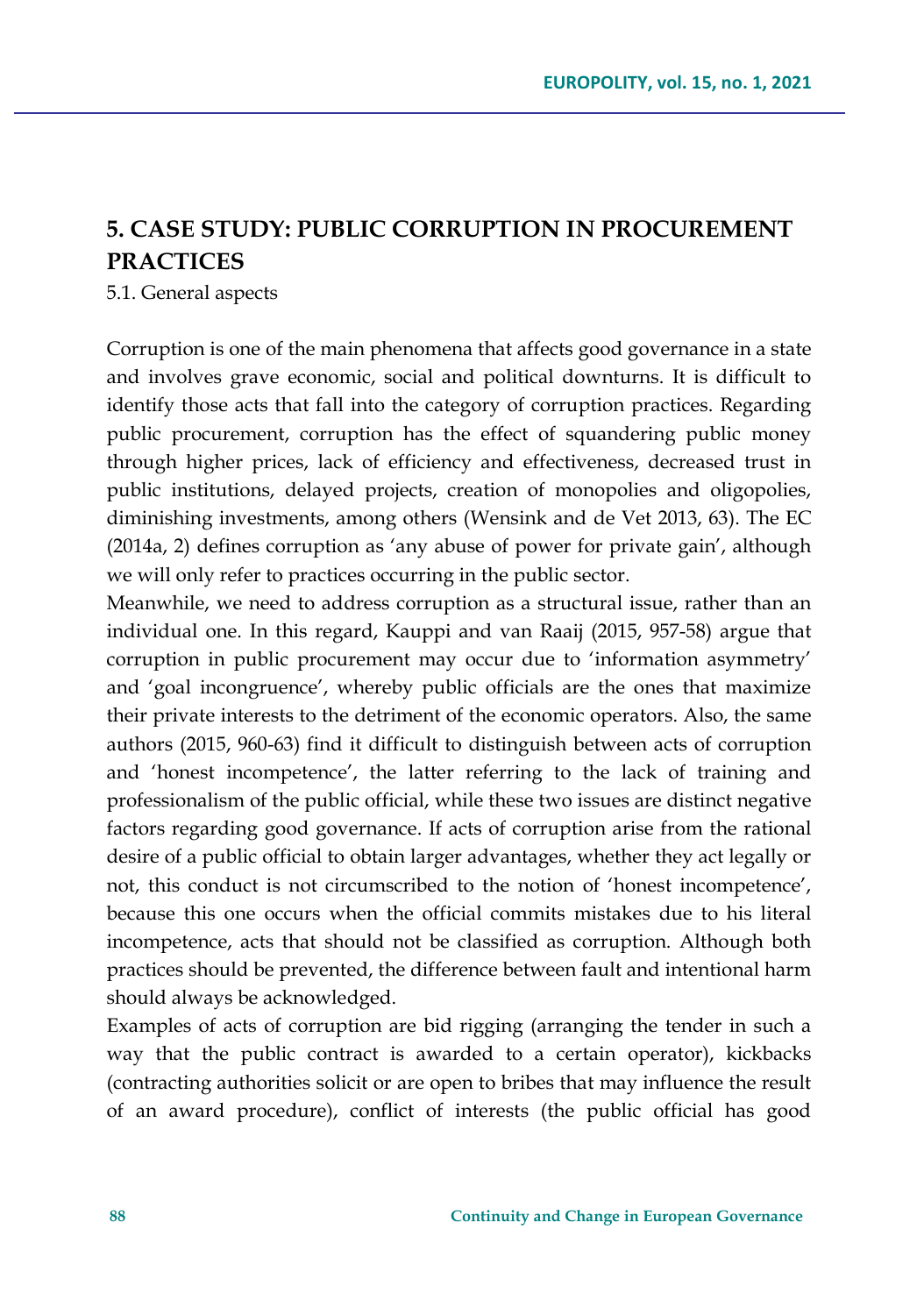relations with an operator, influencing the award procedure), deliberate mismanagement (European Commission 2014a, 27), even splitting award procedures into several lots. In the latter example, splitting procedures into lots is a goal and an indicator for performant procurement (European Commission 2021c), as it promotes the participation of SME. On the other hand, if contracts are divided in such a manner that each value of a contract is below the threshold system, they no longer fall within the scope of EU Directives, and public officials may award contracts arbitrarily, through discriminatory and negative practices, such as artificial increases in project duration, so that an operator that has ties with a public official may receive more public funds for less resources provided (Wensink and de Vet 2013, 169).

According to the EC (2014a, 3), corruption generates additional yearly spending of 120 billion EUR. Another report (Van Ballegooij and Zandstra 2016, 11) estimates annual loses from corruption in public procurement at 5,33 billion EUR, and also points out that, by introducing an EU-wide e-procurement system, damages from corruption in this sector would be reduced by 920 million EUR.

Consequently, attempts have been made to combat and prevent corruption: depoliticising public procurement, monitoring political party funds to identify conflicts of interest, creating a rotative system for public officials to work in different sectors, enforcing the release of declarations of assets by public officials, inter alia (Diaz 2017, 389-90). Another effective way of prevention is to systematically collect in databases public procurement information from each MS, so that detection of corruption is enhanced through e-procurement (Wensink and de Vet 2013, 17-18). Furthermore, whistle-blowers should be encouraged if they notice any acts that seem illegal by establishing a suitable legal framework to protect them (Van Ballegooij and Zandstra 2016, 8). All measures specified before operate, more or less, in at least one of the three states targeted in our study.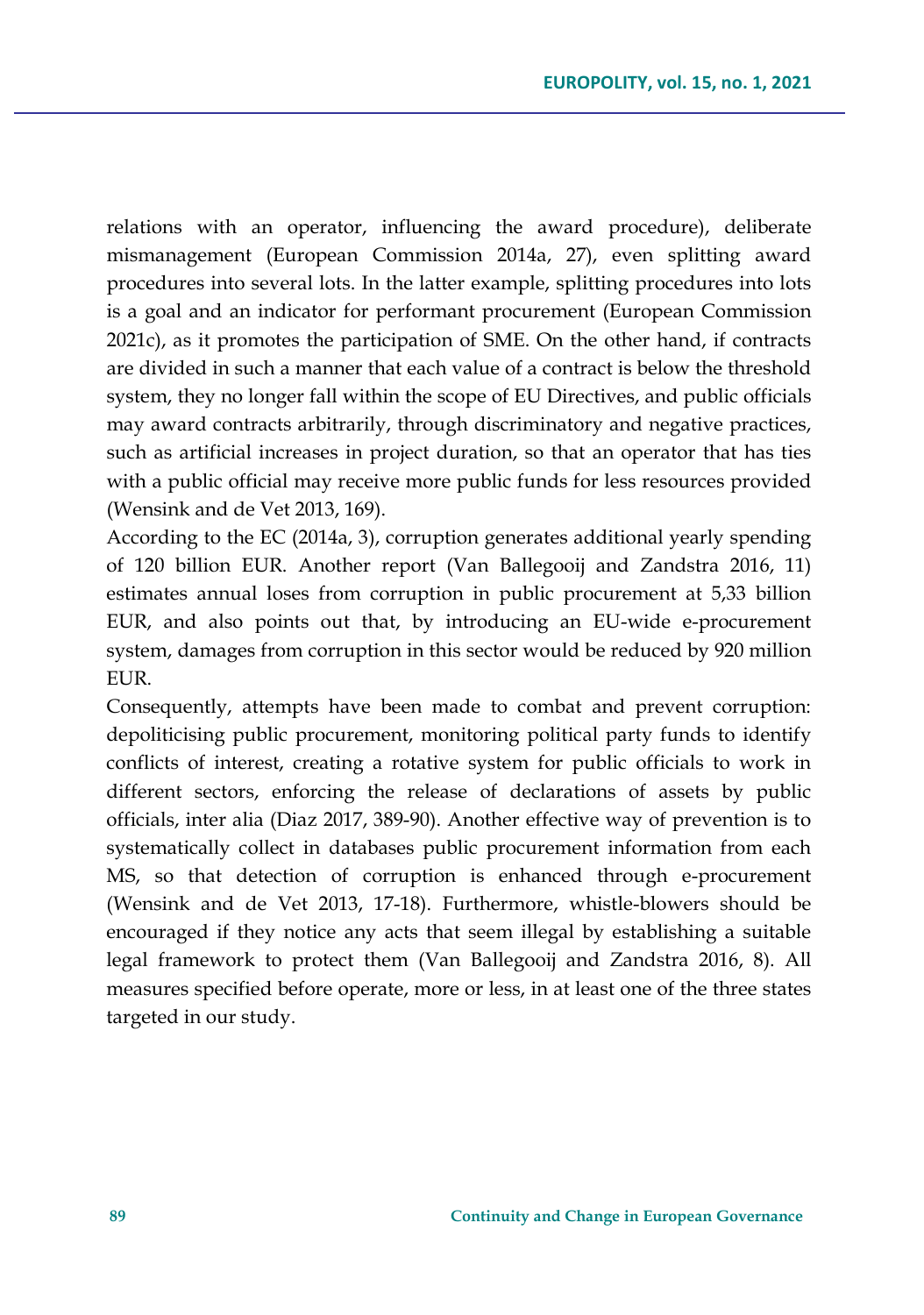#### 5.2. The cases of Sweden, Germany and Romania

People's perceptions of corruption do not provide an exact scientific argument for the presence of this social phenomenon, but it gives us a clue of how corruption is portrayed in a society and how felt is its existence. In recent years, according to Eurobarometer reports in 2014, 2017 and 2019 (European Commission 2014b, 20, European Commission 2017a, 5, European Commission 2020, 9), residents in Sweden, Germany and Romania have seen an average decrease of 9 percentage points in spread of local corruption between 2014 and 2017, and an insignificant average increase of 3 percentage points between 2017 and 2019. Perception of corruption in Germany and Sweden is below the European average (72 percent), while in Romania it is above average.

Economic operators' perceptions of corruption (quantified by responding to the question: 'in the last three years, do you think that corruption has prevented you or your company from winning a public tender or a public procurement contract?') fluctuated in Romania from 44 percent in 2014 to 62 percent in 2017 (highest in the EU), and then to 23 percent in 2019, while in Germany and Sweden they were constant, with an average of 20 percent, respectively 28 percent (European Commission 2014c, 129, European Commission 2017b, 72, European Commission 2019, 232).

Although one can guess the level of corruption in each state based on these opinions, there are more specific indicators to recognise it, provided by the World Bank (2019), such as Government Effectiveness, Rule of Law, Control of Corruption. The same organisation (2007, 2-3) defines these concepts:

- 1. Government Effectiveness represents the quality of public or private services, their autonomy and independence from political control, the credibility of public authorities in implementing policies, and the quality of the legal order.
- 2. Rule of Law refers to the trust that citizens have in enforcement agencies and the judicial system, and also the crime rate, that includes acts of corruption.
- 3. Control of Corruption concerns the way public officials make use of their prerogatives for private gain, regardless if those practices are petty or grand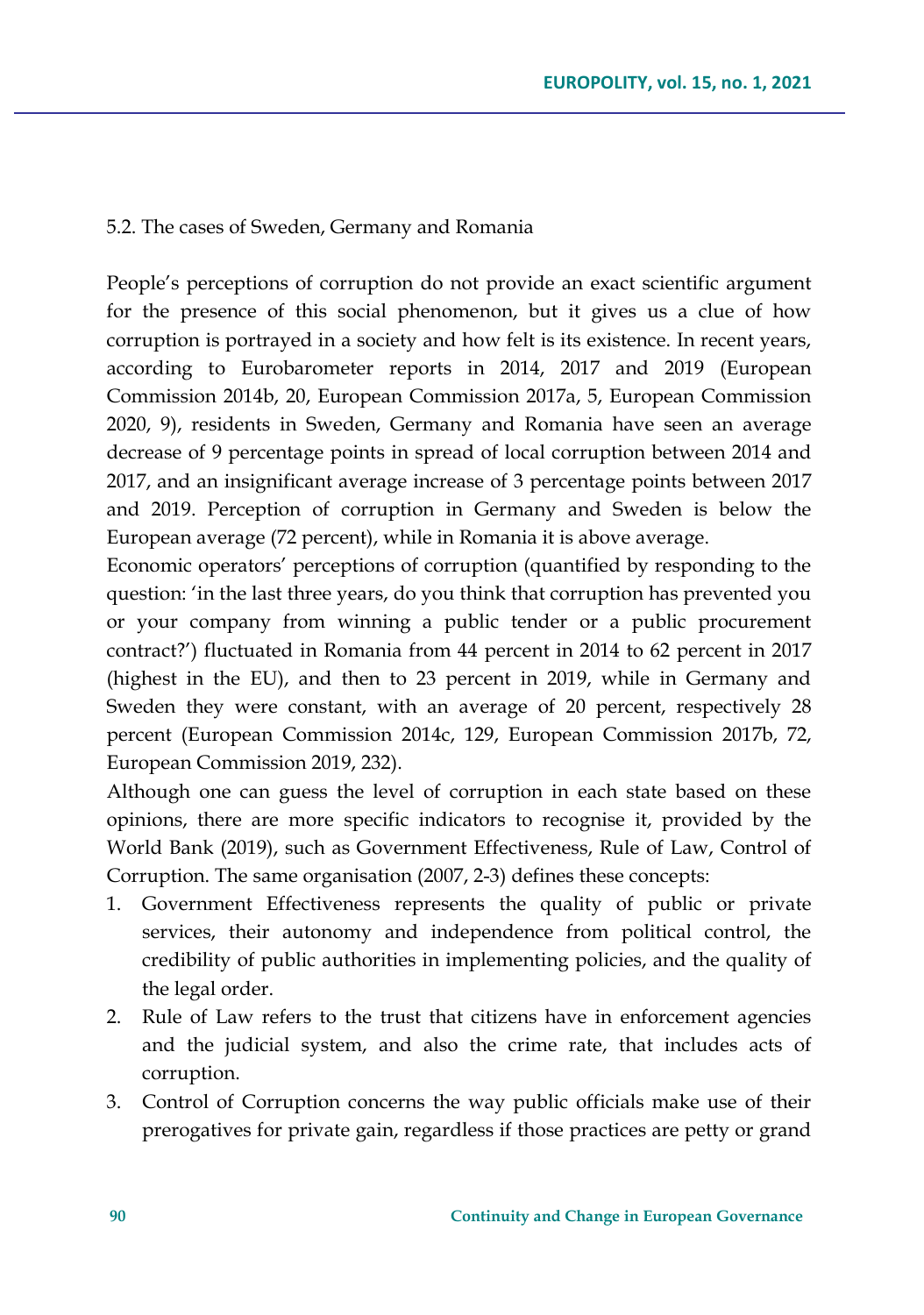forms of corruption, and also the degree to which a state is 'captured' by the private interests of elites.

|         | Government<br>Effectiveness |       |       | Rule of Law |       |       | Control<br>Corruption |       | οf    |
|---------|-----------------------------|-------|-------|-------------|-------|-------|-----------------------|-------|-------|
|         |                             |       |       |             |       |       |                       |       |       |
|         | <b>SE</b>                   | DE    | RO    | <b>SE</b>   | DE    | RO    | SE.                   | DE.   | RO    |
| 2015    | 96,63                       | 93.75 | 51,44 | 99,04       | 93,27 | 61,54 | 98,56                 | 93.27 | 57,21 |
| 2016    | 94.71                       | 94.23 | 47,12 | 99,52       | 91,83 | 63,94 | 98,08                 | 93.75 | 57,21 |
| 2017    | 96.15                       | 94,23 | 47,12 | 99,04       | 91,35 | 63,94 | 98,08                 | 94,23 | 55,29 |
| 2018    | 96.15                       | 93.27 | 43,27 | 98,56       | 91,35 | 63,46 | 98,08                 | 95,18 | 52,40 |
| 2019    | 97,12                       | 93.27 | 40,38 | 98.56       | 92,31 | 64,42 | 98.56                 | 95.19 | 51,44 |
| Average | 96,15                       | 93,75 | 45,86 | 98,94       | 92.11 | 63,46 | 98.27                 | 94.32 | 54.71 |

**Table no. 3.** World Bank Indicators

*Source: Authors' own contribution based on World Bank, 2019. SE-Sweden, DE-Germany, Ro-Romania. https://info.worldbank.org/governance/wgi/Home/Reports*

According to Corruption Perceptions Index or CPI (Transparency International 2021), Sweden ranks  $3<sup>rd</sup>$  (85 points) among the least corrupt countries worldwide. Even so, corruption still exists especially in urban areas, mostly Stockholm, and it occurs in public contracts more often at the level of local authorities (Salén and Korsell 2013, 22-23). Thus, Swedish Competition Authority (2018, 21-28) states that, out of the average of 100 corruption cases investigated annually, most of them concern conflicts of interest or award procedures, the requests for legal re-examination of award procedures being made almost exclusively for shortcomings in tender documents, incorrect handling of qualification criteria or of technical requirements.

According to CPI, Germany ranks 9th (80 points). Kukutschka (2015, 12) notes that public procurement in Germany is very decentralised, a situation considered discouraging towards corruption, so that almost 75 percent of procurement is done by local authorities. Same author (Kukutschka 2015, 14-21) states that public procurement covered by EU Directives (above the thresholds) is generally conducted properly, legally, yet the problem lies in procurement below the threshold system. He argues that, although the EU promotes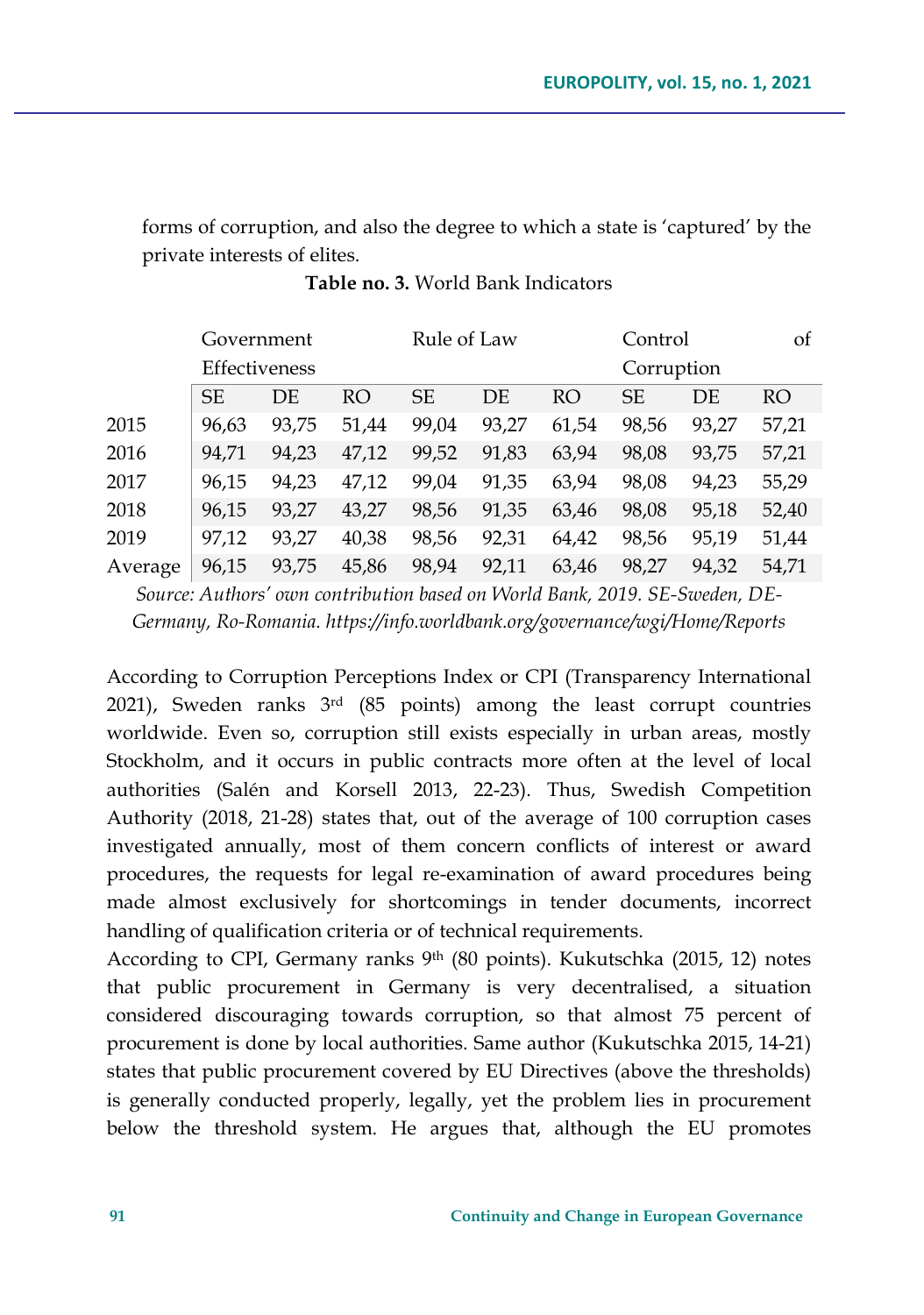transparency in contracts below the threshold system, there are no mandatory rules in this regard, Germany having the fewest tenders published on public platforms in all MS, and also that domestic legislation on procurement below thresholds is more likely to leave room for corruption. Nevertheless, there are still examples of high-profile corruption cases such as the one concerning the former technical lead for Berlin Airport, Jochen Grossmann, who accepted a bribe of 500.000 EUR in the award procedure of a public works contract (Ondruskova 2014). Even so, Germany's efforts to prevent such illegal acts are considerable, including the ban from award procedures of persons convicted for corruption offenses and the increase of penalties (GAN Integrity 2020a). As proof, Germany did not report any acts of corruption related to public procurement in 2013 (PricewaterhouseCoopers 2016, 86).

According to CPI, Romania ranks  $69<sup>th</sup>$  (44 points), having serious issues on corruption. The main illegal acts identified in public procurement presented by the National Anti-Corruption Directorate (2017, 1-20) were the waste of public funds by procuring useless resources, fragmentation of contracts into lots below the threshold system so that they do not have to comply with EU law in this area, direct awards, mimicking transparency, imposing in bad faith too particular technical specifications to eliminate certain economic operators from competition, conflicts of interest, incorrect evaluation of tenders, inter alia. Corruption in public procurement generates a low rate of absorption of European funds and a low participation of SME in award procedures, among others (Dimulescu, Pop and Doroftei 2013, 111-115). As an example of highprofile corruption, there is the infamous 'Teamnet' case, a company that, among other crimes investigated, has been accused in 2017 of illegal practices to 'secure public sector IT contracts' by receiving support from notorious businessman Sebastian Ghiță (GAN Integrity 2020b).

To conclude, corruption is present to a greater or lesser extent in Sweden, Germany and Romania, each with its own particularities in how such illegal acts are perceived, how they operate in the public procurement sector, and how they are to be eradicated.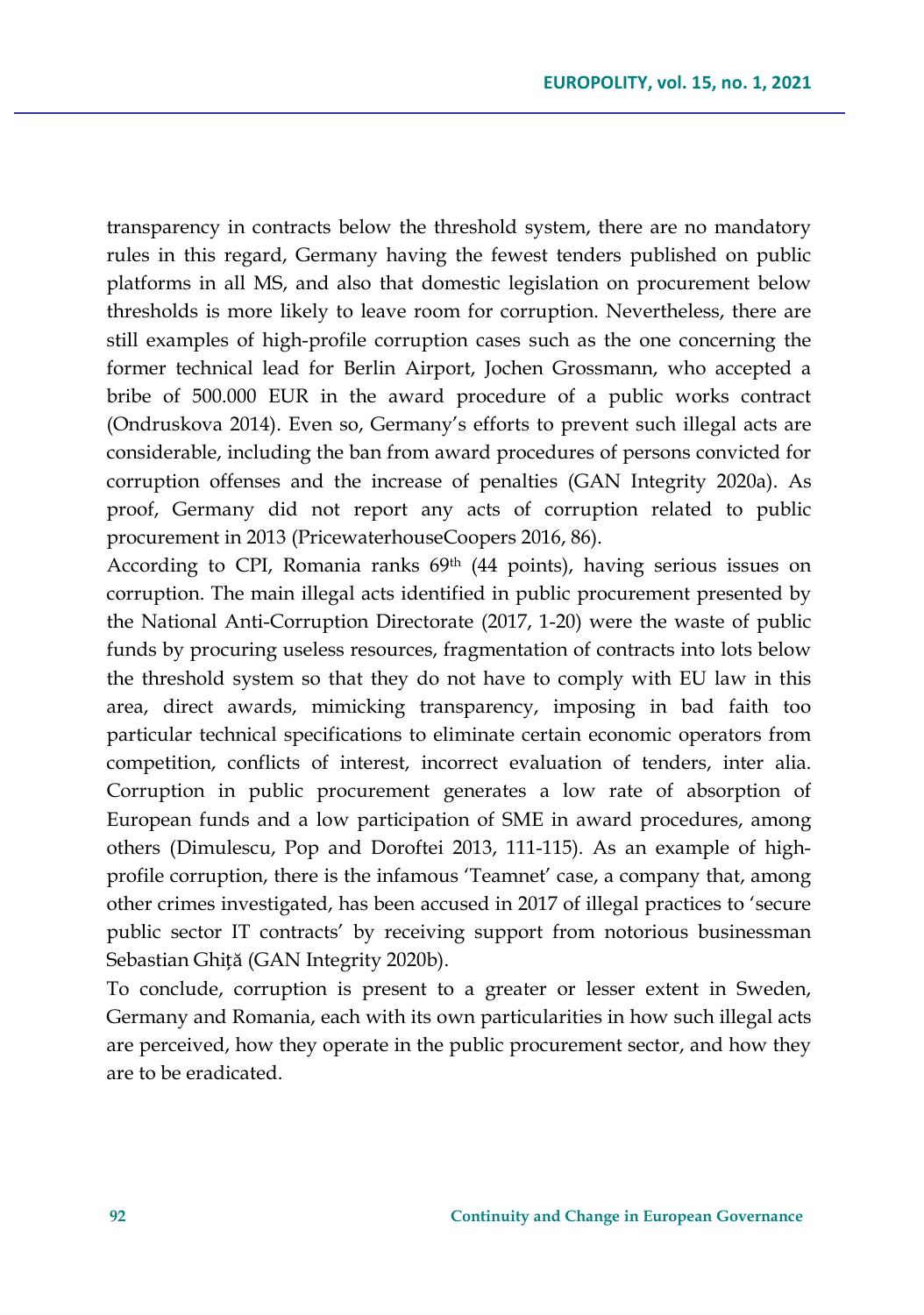## **7. CONCLUSIONS**

EU institutions have developed a huge interest in enacting rules on public procurement, due to its special role in ensuring two key elements: good governance and completion of the single market. The purposes of rules in this sector are diverse and cannot be accurately included in the broad sphere of good governance or the one of single market completion, because both aim for similar economic, social and political objectives. The evolution of EU law has followed an increasing trend, including more areas, creating new award procedures and criteria, filling the 'gap', increasing the share of cross-border contracts and SME participation, boosting VfM, ensuring its social role to raise benefits for EU citizens. As of today, procurement is challenged by tenacious foes, such as corruption, economic, social and, more recently, public health crises, but there are examples of good practices to be taken as a benchmark by less performant Member States. Damages created by illicit or incompetent practices are capable of weakening the legitimacy of national authorities, and even the EU as a whole. Dealing with these will require the strengthening of a more coherent and innovative legal framework for public procurement, including the development of e-procurement, and the adequate training of public officials.

## **REFERENCES**

- Allain, Yves. 2014. "The New European Directives on Public Procurement: Change or Continuity." *Public Contract Law Journal.* 35 (3): 517-536.
- Arrowsmith, Sue. 2020. "Reimagining Public Procurement Law After Brexit: Seven Core Principles for Reform and Their Practical Implementation, Part 1". *Social Science Research Network.* 14 2. Accessed April 10, 2021. https://ssrn.com/abstract=3523172.
- Bărbulescu, Iordan Gheorghe. 2015. *Noua Europă. Identitate și model european.* Vol. I. VI vols. Iași: Polirom.
- Becker, Jorg, Marco Niemann, and Sebastian Halsbenning. 2019. *Contribution to Growth. European Public Procurement. Delivering Economic Benefits for Citizens and Bussinesses*. Brussels.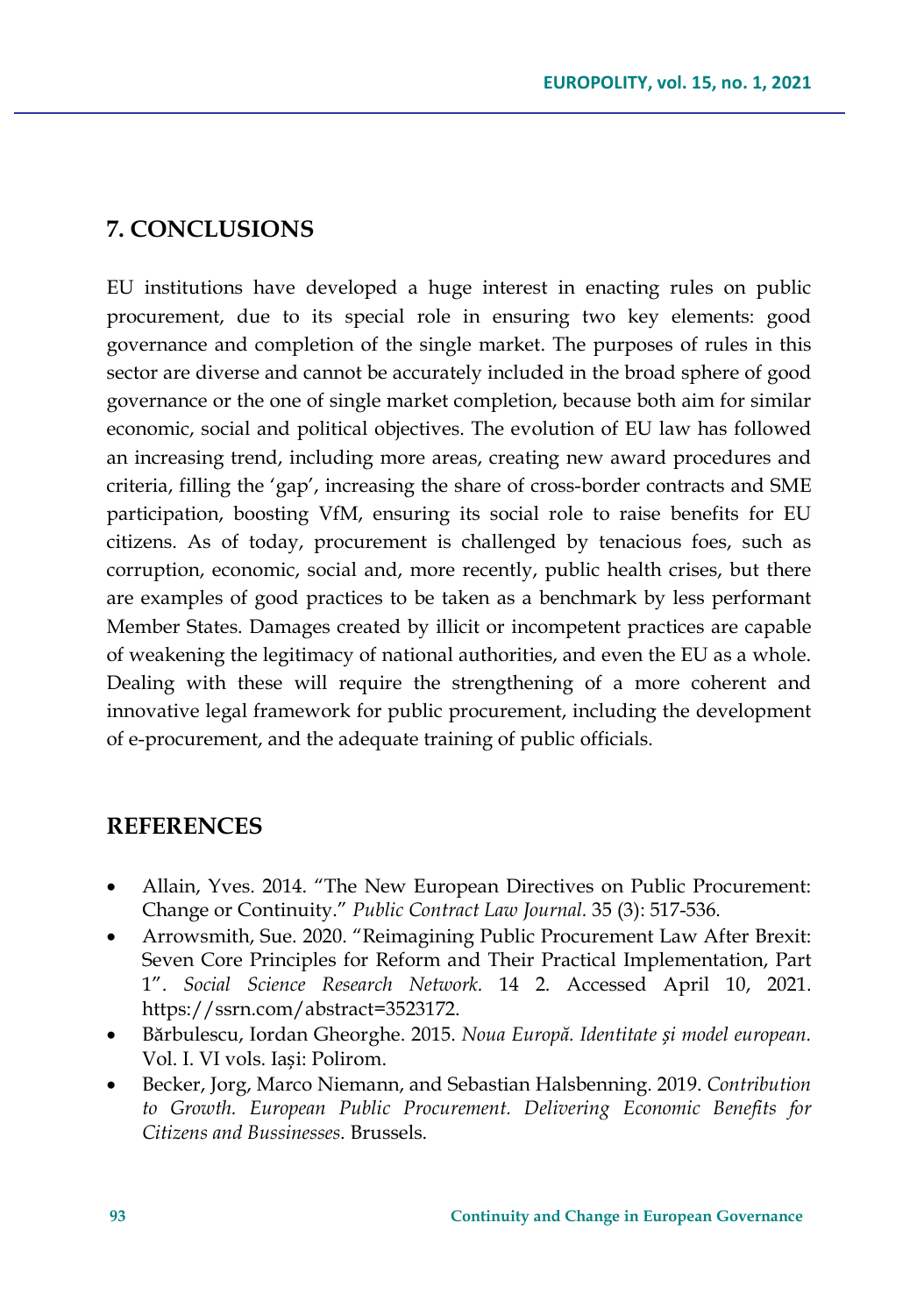- Bovis, Christopher. 2012. *EU Public Procurement Law.* Cheltenham: Edward Elgar.
- Bovis, Christopher. 1998. "The Regulation of Public Procurement as a Key Element of European Economic Law". *European Journal Law.* 4 (2): 220-242.
- BUSINESSEUROPE. 2020. *BUSINESSEUROPE. Mission and priorities.* February 5. Accessed April 11, 2021. https://www.businesseurope.eu/mission-and-priorities.
- Cimpoeru, Dan. 2020. *Achiziții publice, concesiuni, parteneriat public-privat: remedii și căi de atac.* Ed. 5. București: C.H. Beck.
- Cini, Michelle, and Nieves Perez-Solorzano Borragan. 2010. *European Union Politics.* Ed. 3. Oxford: Oxford University Press.
- Commision of the European Communities. 1985. *Completing the internal market. White Paper from the Commission to the European Council.* Milan: Historical Archives Services.
- Commission of the European Communities. 1996. *Green Paper. Public Procurement in the European Union. Exploring the Way Forward*. Brussels.
- The Council of the European Economic Community. 1962. "General Programme for the abolition of restrictions on freedom of establishment." *EUR-Lex.* Edited by European Communities Official Journal. February 15. Accessed April 10, 2021. https://eur-lex.europa.eu/legalcontent/EN/TXT/PDF/?uri=CELEX:31961X1202&from=EN.
- Diaz, Javier Miranzo. 2017. "A Taxonomy of Corruption In EU Public Procurement." *European Procurement & Public Private Partenership Law Review.* 12 (4): 383-395.
- Dimitri, Nicola. 2013. "Best value for money' in procurement". *Journal of Public Procurement.* 13 (2): 149-175.
- Dimulescu, Valentina, Raluca Pop, and Mădălina Doroftei. 2013. "Risks of Corruption and the Management of EU Funds in Romania." *Romanian Journal of Political Science.* 11 (1): 101-124.
- Direcția Națională Anti-Corupție. 2017. *Abuzul în Serviciu în Domeniul Achizițiilor Publice.* București: Direcția Națională Anti-Corupție.
- Dougan, Michael. 2000. "The 'Disguised' Vertical Effect of Directives?". *The Cambridge Law Journal.* 59 (3): 586-611.
- Dragoș, D. C., and B. Neamțu. 2014. "Sustainable Public Procurement in the EU; Experiences and Prospects." *Modernising Public Procurement: The New Directive*, by Francois Lichere, Roberto Caranta and Steen Treumer. 301-336. Copenhaga: Djof.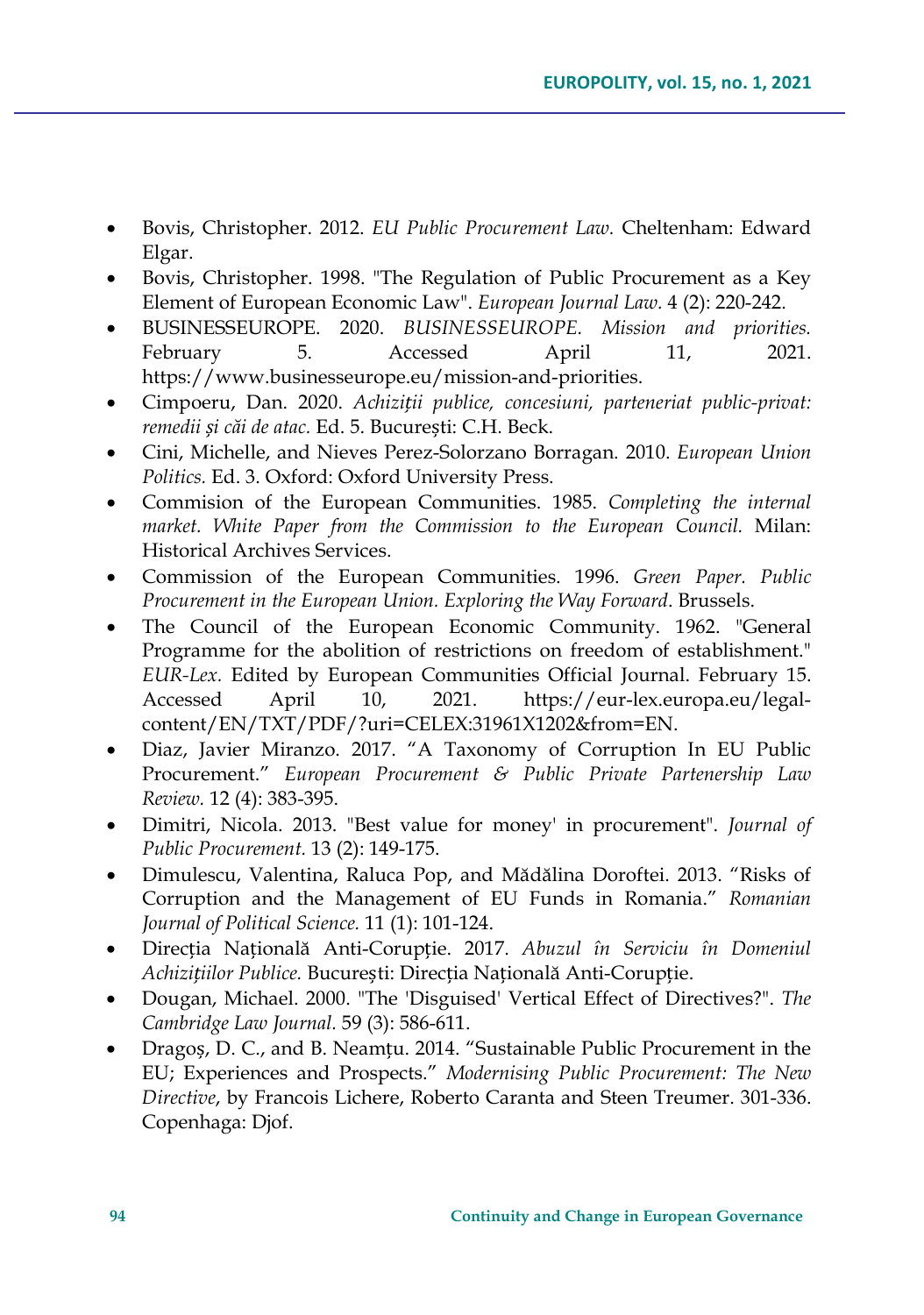- Egan, Michelle. 2019. "EU Single Market(s) after Brexit". *Politics and Governance* 7 (3): 19-29.
- Encyclopaedia Britannica. 2018. *Britannica - Customs Union.* Accessed April 5, 2021. https://www.britannica.com/topic/customs-union.
- EUR-Lex. 2020. *Communication from the Commission Guidance from the European Commission on using the public procurement framework in the emergency situation related to the COVID-19 crisis.* April 1. Accessed April 16, 2021. https://eur-lex.europa.eu/legalcontent/EN/TXT/?uri=uriserv%3AOJ.CI.2020.108.01.0001.01.ENG#ntr2- CI2020108EN.01000101-E0002.
- European Commision. 2021b. *Applying EU Law.* Accessed April 11, 2021. https://ec.europa.eu/info/law/law-making-process/applying-eu-law\_en.
- European Commission. 2010. *Europe 2020. A European strategy for smart, sustainable and inclusive growth.* Brussels: European Commission.
- European Commission. 2014c. *Flash Eurobarometer 374.* Brussels: European Commission.
- European Commission. 2017b. *Flash Eurobarometer 457.* Brussels: European Commission.
- European Commission. 2019. *Flash Eurobarometer 482.* Brussels: European Commission.
- European Commission. 2021a. *Public Procurement. Legal rules and implementation. Thresholds.* Accessed April 5, 2021. ec.europa.eu/growth/single-market/public-procurement/rulesimplementation/thresholds\_en.
- European Commission. 2014a. *Report from the Commission to the Concil and the European Parliament. EU Anti-Corruption Report.* Final Report, Brussels: European Commission.
- European Commission. 2021c. *Single Market Scoreboard.* Accessed April 15, 2021.

ec.europa.eu/internal\_market/scoreboard/performance\_per\_policy\_area/p ublic\_procurement/index\_en.htm.

- European Commission. 2014b. *Special Eurobarometer 397.* Brussels: European Commission.
- European Commission. 2017a. *Special Eurobarometer 470.* Brussels: European Commission.
- European Commission. 2020. *Special Eurobarometer 502.* Brussels: European Commission.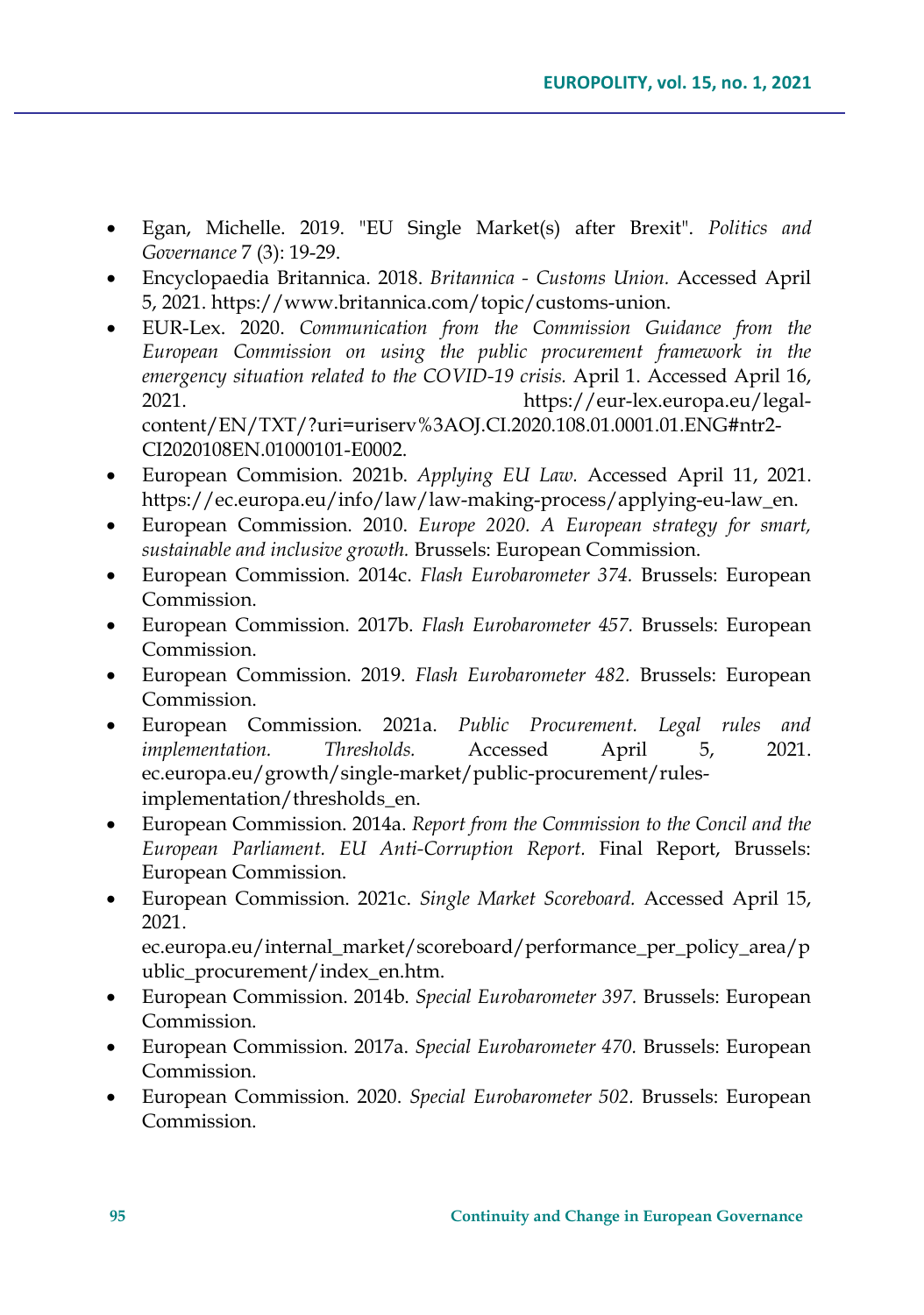- European Court of Auditors. 2018. *Public Private Partnerships in the EU: Widespread shortcomings and limited benefits. Special Report*.
- European Court of Justice. *Consorzio Nazionale Interuniversitario per le Scienze del Mare vs. Regione Marche.* 2009. C-305/08. 23 December).
- European Court of Justice. *Tax-Fin-Lex vs. Ministrstvo za notranje zadeve.* 2020. C-367/19. September 10.
- European Union. 2020. *Regulations, Directives and other acts.* 29 September. Accessed April 6, 2021. https://europa.eu/european-union/law/legalacts\_en#recommendations.
- Flynn, Anthony. 2018. "Measuring procurement performance in Europe". *Journal of Public Procurement.* 18 (1): 2-13.
- GAN Integrity. 2020a. *Risk & Compliance Portal. Germany Corruption Report.* August. Accessed April 18, 2021. https://www.ganintegrity.com/portal/country-profiles/germany/.
- GAN Integrity. 2020b. *Risk & Compliance Portal. Romania Corruption Report.* April. Accessed April 17, 2021. https://www.ganintegrity.com/portal/country-profiles/romania/.
- Garner, Bryan. 1999. *Black's Law Dictionary.* Ed. 7. Saint Paul: West.
- Gherghina, Simona-Nely. 2019. *Drept financiar public.* București: C.H. Beck.
- Graells, Albert Sanchez. 2015. *Public Procurement and the EU Competition Rules.* Ed. 2. Oxford: Hart.
- Grimsey, Darrin, and Mervyn Lewis. 2007. "Public Private Partnerships and Public Procurement". *Agenda.* 14 (2): 171-188.
- Kauppi, Katri, and Erik M. van Raaij. 2015. "Oportunism and Honest Incompetence - Seeking Explanations for Noncompliance in Public Procurement". *Journal of Public Administration Research and Theory.* 25 (3): 953- 979.
- Kinzius, Luisa, Alexander Sandkamp, and Erdal Yalcin. 2019. "Trade Protection and the Role of Non-Tariff Barriers". *Review of World Economics.* 155: 603-643.
- Kukutschka, Roberto Martinez. 2015. *A Look Inside the Black Box: Corruption Risks in the Germany Public Procurement System.* Berlin: Hertie School of Governance.
- Maciejewski, Mariusz, Christina Ratcliff, and Amy McGourty. 2020. "Fact Sheets on the European Union. Public procurement contracts". *European Parliament.* December. Accessed April 5, 2021. https://www.europarl.europa.eu/ftu/pdf/en/FTU\_2.1.10.pdf.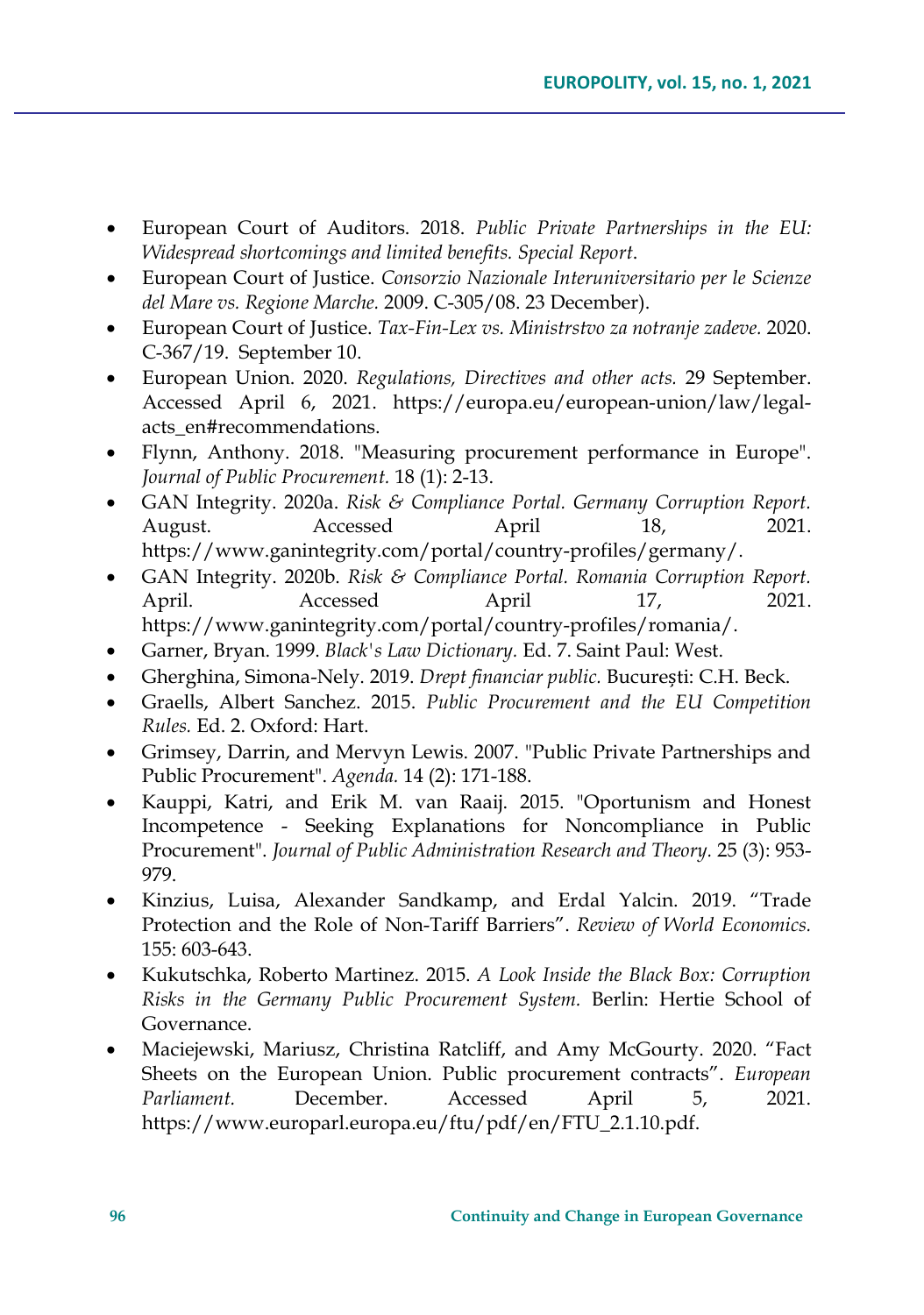- Mclachlan, D. L. 1985. "Discriminatory Public Procurement, Economic Integration and the Role of Bureacracy". *Journal of Common Market Studies.* 23 (4): 357-372.
- Meulenbelt, Maarten. 2016. "Protectionism on the rise? Modernization of EU public procurement rules during the economic crisis". *EU Economic Law in a Time of Crisis*, by Harri Kalimo and Max Jansson. 57-75. Cheltenham: Edward Elgar Publishing.
- Nicolae, Marian. 2018. *Drept civil. Teoria generală.* Vol. 2. București: Solomon.
- OECD. 2012. *Recommendation of the Council on Principles for Public Governance of Public-Private Partnerships.* OECD.
- Ondruskova, Iveta. 2014. *Berlin Airport: The five biggest mistakes.* June 27. Accessed April 16, 2021. https://www.dw.com/en/berlin-airport-the-fivebiggest-mistakes/a-17740584.
- Pataki, Zsolt. 2014. *The Cost of Non-Europe in the Single Market. 'Cecchini Revisited' An overview of the potential economic gains from further completion of the European Single Market.* Research Study. Bruxelles: European Added Value Unit.
- Phillips, Wendy, Nigel Caldwel, and Guy Callender. 2007. "Public Procurement. A pillar of good governance?". *Public Procurement International Cases and Commentary*, by Christine Harland, Jan Telgen, Khi Thai, Guy Callender, Katy McKen and Inouise Knight. 138-148. London: Routledge.
- Pircher, Brigitte. 2019. "EU public procurement policy: the economic crisis as trigger for enhanced harmonisation". *Journal of European Integration.* 42 (4): 509-525.
- PricewaterhouseCoopers. 2016. *Stock-taking of administrative capacity, systems and practices across the EU to ensure the compliance and quality of public procurement and Investment (ESI) Funds. Country Profiles. Final Report*. Luxembourg: Publications Office of the European Union.
- Rhode, Alexander. 2019. *Public Procurement in the European Union. How Contracting Authorities Can Improve Their Procurement Performance in Tenders.* Wiesbaden: Springer Gabler.
- Salén, Hols Linda, and Lars Korsell. 2013. *Reported Corruption in Sweden. Structure, risk factors and countermeasures.* Stockholm: The Swedish National Council for Crime Prevention (Brå).
- *Seda Kücükdeveci versus Swedex GmbH & Co. KG.* 2010. C-555/07 (European Court of Justice, January 19).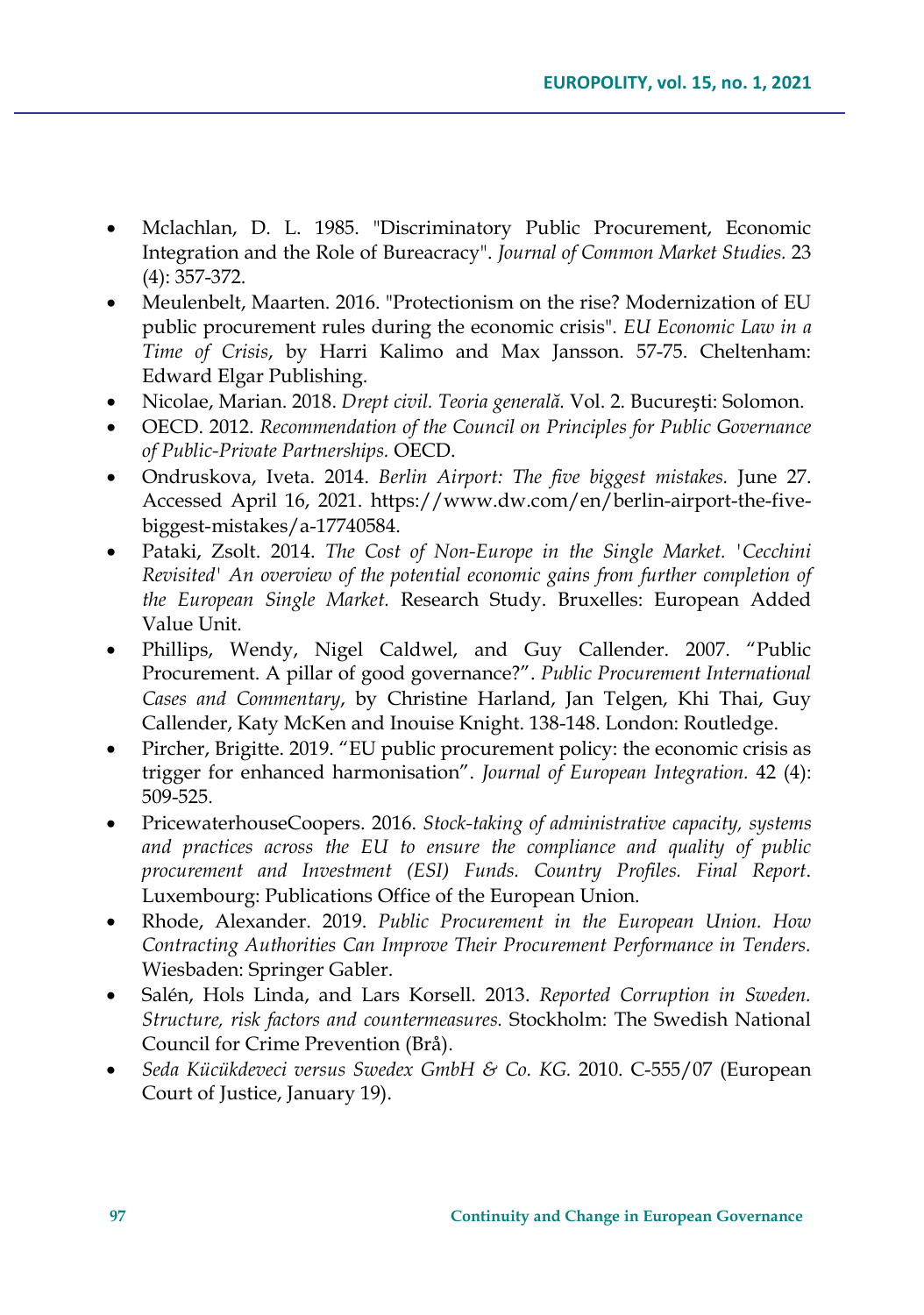- Smith, Chris, and Andrew Lilico. 2014. *The Cost of Non-Europe in the Single Market. IV - Public Procurement and Concessions. Research Study*. Bruxelles: European Added Value Unit.
- Sohrab, Julia. 1990. "The Single European Market and Public Procurement". *Oxford Journal of Legal Studies.* 10 (4): 522-538.
- Swedish Competition Authority. 2018. *The Swedish procurement monitorig report.* Stockholm: Swedish Competition Authority.
- Telles, Pedro, and Luke Butler. 2014. "Public Procurement Award Procedures in Directive 2014/24/EU". *Modernising Public Procurement: The New Directive*, by Francois Lichere, Roberto Caranta and Steen Treumer. 131- 184. Copenhagen: Djoef.
- Transparency International. 2021. *Corruption Perception Index.* Accessed April 17, 2021. https://www.transparency.org/en/cpi/2020/index/nzl.
- UN High Commissioner for Human Rights. 2020. *United Nations for Human Rights.* 1 September. Accessed April 5, 2021. www.ohchr.org/en/issues/development/goodgovernance/pages/goodgo vernanceindex.aspx.
- Uttley, Matthew R.H., and K. Hartley. 1994. "Public Procurement in the Single European Market: Policy and Prospects". *European Bussiness Review.* 94 (2): 3-7.
- Van Ballegooij, Wouter, and Thomas Zandstra. 2016. *Organised Crime and Corruption. Cost of Non-Europe Report.* Brussels: European Added Value Unit.
- Verdeaux, Jean-Jacques. 2003. "Public Procurement in the European Union and United States: A Comparative Study". *Public Contract Law Journal.* 32 (4): 713-738.
- Wensink, Wim, and Jan Maarten de Vet. 2013. *Identifying and Reducing Corruption in Public Procurement in the EU.* Research Study, Bruxelles: PwC EU Services.
- Woolcock, Stephen. 2012. *Public Procurement in International Trade.* Study. Brussels: European Union.
- World Bank. 2019. *Worldwide Governance Indicators.* Accessed April 17, 2021. https://info.worldbank.org/governance/wgi/Home/Reports.
- World Bank. 2007. "Worldwide Governance Indicators. Documentation." *World Bank.* Accessed April 15, 2021. https://info.worldbank.org/governance/wgi/Home/downLoadFile?fileN ame=booklet\_decade\_of\_measuring\_governance.pdf.